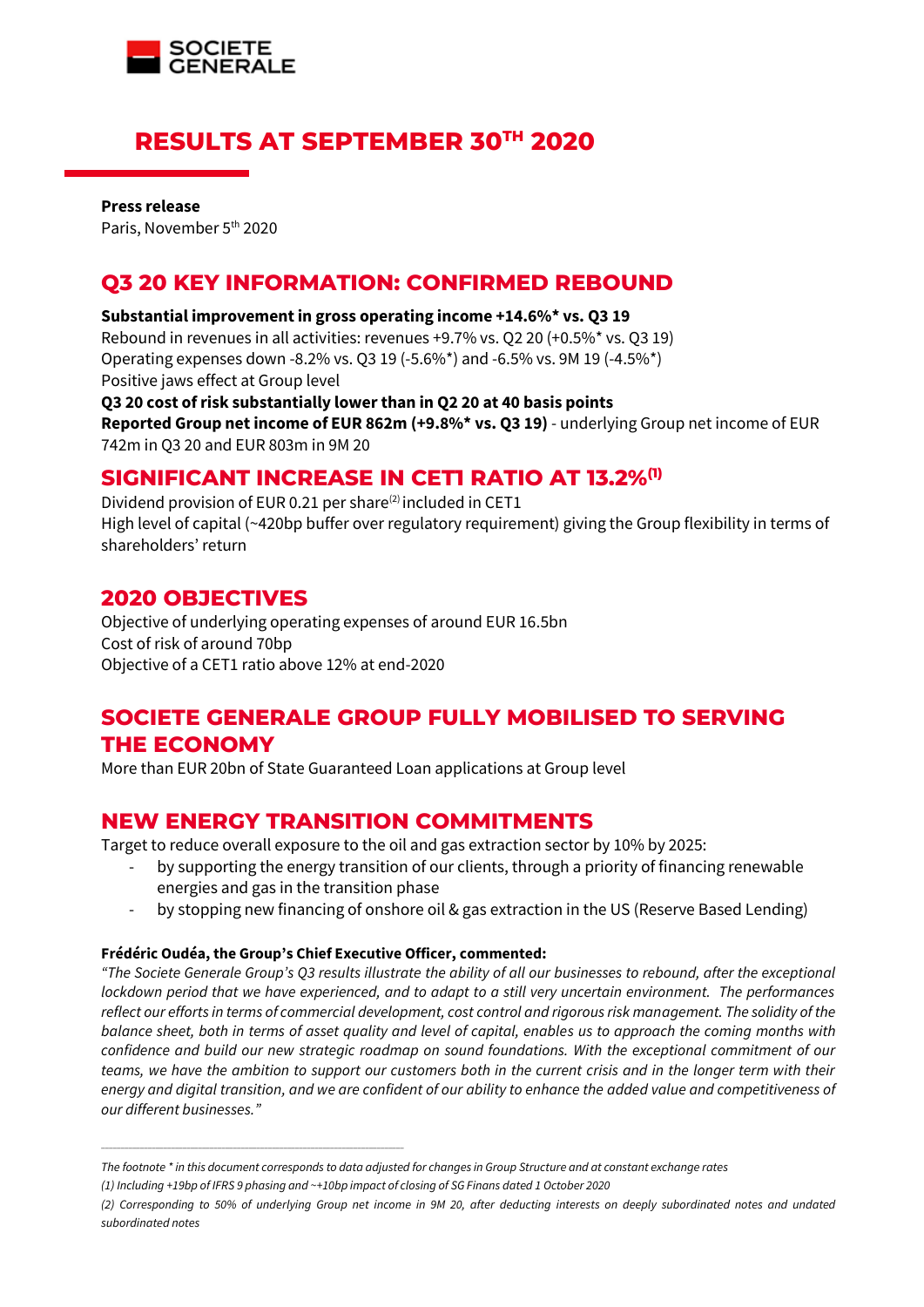### **1. GROUP CONSOLIDATED RESULTS**

| In EURm                                                       | Q3 20   | Q319     |            | Change                | 9M 20     | 9M 19     |          | Change                 |
|---------------------------------------------------------------|---------|----------|------------|-----------------------|-----------|-----------|----------|------------------------|
| Net banking income                                            | 5,809   | 5,983    | $-2.9%$    | $+0.5%$ *             | 16,275    | 18,458    | $-11.8%$ | $-9.4%$ *              |
| Operating expenses                                            | (3,825) | (4, 165) | $-8.2%$    | $-5.6\%$ *            | (12, 363) | (13, 224) | $-6.5%$  | $-4.5%$ *              |
| Underlying operating expenses(1)                              | (4,002) | (4, 317) | $-7.3%$    | $-4.8\%$ <sup>*</sup> | (12, 186) | (12, 816) | $-4.9%$  | $-2.8\%$ <sup>*</sup>  |
| Gross operating income                                        | 1,984   | 1,818    | $+9.1%$    | $+14.6%$ *            | 3,912     | 5,234     | $-25.3%$ | $-22.3%$ *             |
| Underlying gross operating<br>income(1)                       | 1,807   | 1,666    | $+8.5%$    | $+14.4\%$ *           | 4,089     | 5,642     | $-27.5%$ | $-24.9\%$ <sup>*</sup> |
| Net cost of risk                                              | (518)   | (329)    | +57.4%     | +67.7%*               | (2,617)   | (907)     | x2.9     | x 3.0"                 |
| Operating income                                              | 1,466   | 1,489    | $-1.5%$    | $+2.9%$ *             | 1,295     | 4,327     | $-70.1%$ | $-69.6%$ *             |
| Underlying operating income(1)                                | 1,289   | 1,337    | $-3.6%$    | $+1.3\%$ *            | 1,472     | 4,753     | $-69.0%$ | $-68.6\%$ *            |
| Net profits or losses from other<br>assets                    | (2)     | (71)     | +97.2%     | +97.2%*               | 82        | (202)     | n/s      | n/s                    |
| Underlying net profits or losses from<br>$other$ assets $(1)$ | (2)     | 42       | n/s        | n/s                   | 159       | 47        | X3.4     | $X3.3*$                |
| Impairment losses on goodwill                                 | 0       | 0        | n/s        | n/s                   | (684)     | 0         | n/s      | n/s                    |
| Income tax                                                    | (467)   | (389)    | $+20.1%$   | $+20.1%$ *            | (1,079)   | (1,034)   | $+4.4%$  | $+23.0\%$ *            |
| Reported Group net income                                     | 862     | 854      | $+0.9\%$ * | $+9.8\%$ *            | (728)     | 2,594     | n/s      | n/s                    |
| Underlying Group net income(1)                                | 742     | 855      | $-13.2\%$  | $-5.9\%$ *            | 803       | 3,183     | $-74.8%$ | $-74.7%$ *             |
| <b>ROE</b>                                                    | 5.7%    | 5.3%     |            |                       | $-3.0\%$  | 5.5%      |          |                        |
| <b>ROTE</b>                                                   | 6.5%    | 6.1%     |            |                       | $-1.4%$   | 6.7%      |          |                        |
| Underlying ROTE (1)                                           | 5.5%    | 6.1%     |            |                       | 1.0%      | 8.1%      |          |                        |

*(1) Adjusted for exceptional items and linearisation of IFRIC 21* 

Societe Generale's Board of Directors, which met on November 4<sup>th</sup>, 2020 under the chairmanship of Lorenzo Bini Smaghi, examined the Societe Generale Group's results for Q3 and 9M 2020.

The various restatements enabling the transition from underlying data to published data are presented in the methodology notes (section 10.5).

#### **Net banking income**

Q3 was marked by a general rebound in all the Group's activities in an environment still characterised by the global health crisis. There was a significant improvement in the Group's net banking income (+9.7%) vs. Q2 20 to EUR 5,809 million. It was stable (+0.5%\* when adjusted for changes in Group structure and at constant exchange rates) vs. Q3 19 (-2.9% on a reported basis). It was down -9.4%\* in 9M 20 vs. 9M 19 (-11.8% in 9M 20 vs. 9M 19).

Net banking income (excluding PEL/CEL provision) for French Retail Banking was up +6.2% vs. Q2 20 and down -4.5% vs. Q3 19. The dynamic rebound was also observed on International Retail Banking & Financial Services' revenues (+9.9%\* vs. Q2 20, -2.6%\* vs. Q3 19).

Global Banking & Investor Solutions' net banking income was up +8.2% vs. Q2 20 and +1% vs. Q3 19. Global Markets experienced a sharp rebound, particularly in the Equity businesses, against the backdrop of the normalisation of market conditions.

### **Operating expenses**

Operating expenses were significantly lower in Q3 20 at EUR 3,825 million (-8.2% vs. Q3 19 and -5.6%\* when adjusted for changes in Group structure and at constant exchange rates), resulting in a positive jaws effect in the quarter, and in 9M 20 at EUR 12,363 million (-6.5% vs. 9M 19 and -4.5%\* when adjusted for changes in Group structure and at constant exchange rates). Underlying operating expenses totalled EUR 4,002 million in Q3 20, down -7.3% vs. Q3 19, and EUR 12,186 million in 9M 20, down -4.9% vs. 9M 19, after including the linearisation of the IFRIC 21 impact.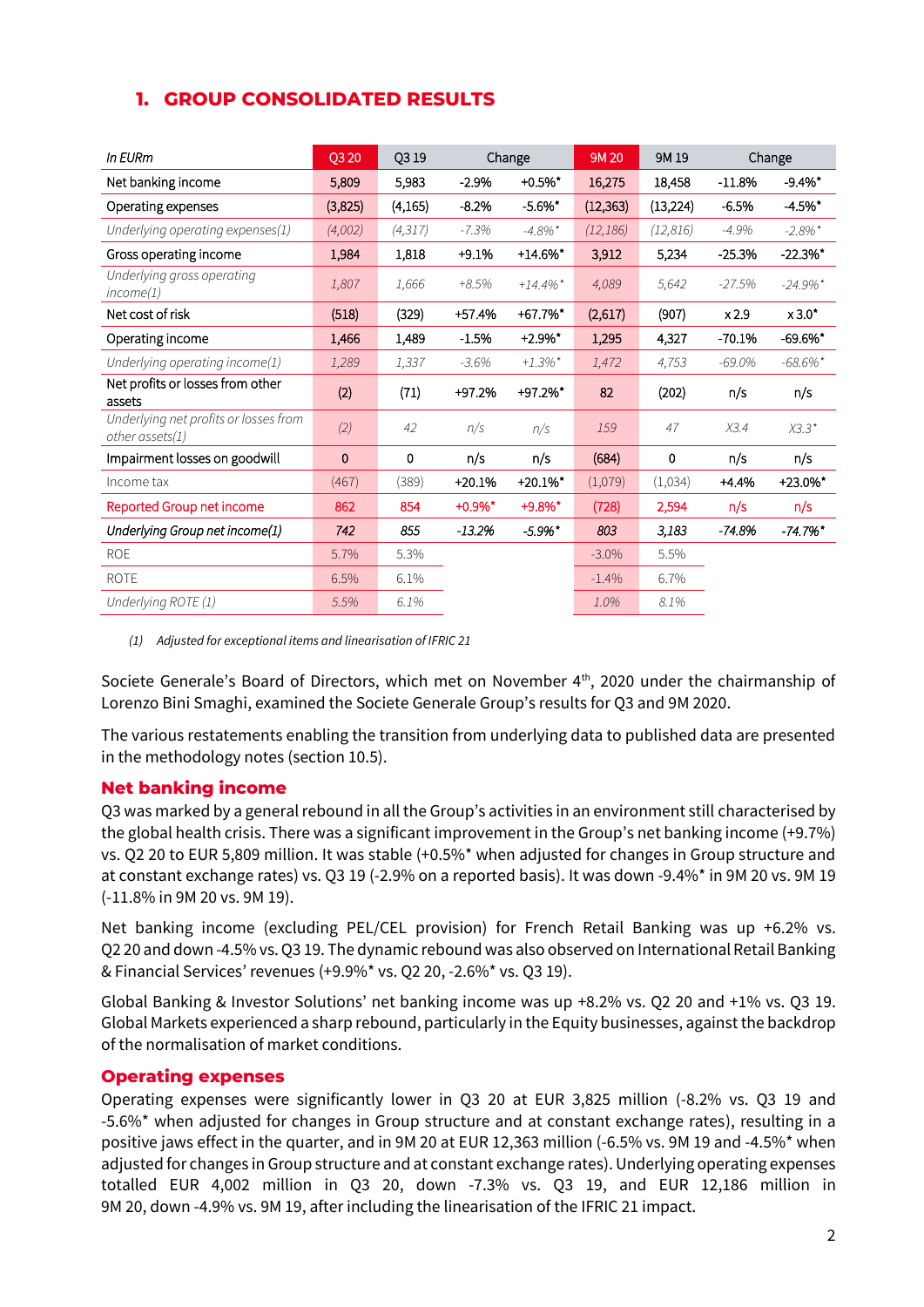All the Group's businesses contributed to this decline: French Retail Banking's costs were down -6.0% in Q3 20 vs. Q3 19, those of International Retail Banking & Financial Services were down -8.4% in Q3 20 vs. Q3 19 and those of Global Banking & Investor Solutions were down -9.8% in Q3 20 vs. Q3 19.

The Group expects underlying operating expenses of around EUR 16.5 billion for 2020. In addition, the Group is already working on reducing its costs beyond 2020: expected decline of EUR 450 million by 2022/2023 in Global Markets, study under way on French Retail Banking, ongoing optimisation of crossfunctional processes, gradual benefit of the finalisation of remediation efforts as from 2022, ramping up of digitalisation.

### **Cost of risk**

The commercial cost of risk amounted to 40 basis points in Q3 20, substantially lower than in the last quarter (97 basis points in Q2 20 and 26 basis points in Q3 19), and 67 basis points in 9M 20.

The net cost of risk amounted to EUR 518 million in Q3 20 and breaks down into EUR 382 million in respect of loans classified in Stage 3 (credit-impaired) and EUR 136 million in respect of loans classified in Stage 1 (performing) and Stage 2 (underperforming), o/w EUR 123 million impact of macroeconomic scenarios review in International Retail Banking & Financial Services.

In the first nine months, the net cost of risk amounted to EUR 2,617 million, with EUR 1,617 million in respect of loans classified in Stage 3 and EUR 1,000 million in respect of loans classified in Stage 1 and Stage 2.

As of September 30<sup>th</sup>, the total amount of repayment moratoriums was around EUR 35 billion, o/w EUR 9 billion already expired. The end of these moratoriums has a limited impact on the Group's cost of risk.

The Group expects a 2020 commercial cost of risk of around 70 basis points.

The gross doubtful outstandings ratio amounted to  $3.4\%$ <sup>(1)</sup> at September 30<sup>th</sup> 2020, up +20bp vs. September 30<sup>th</sup> 2019. The Group's gross coverage ratio for doubtful outstandings stood at 52%<sup>(2)</sup> at September 30<sup>th</sup> 2020 (54% at June 30<sup>th</sup> 2020).

#### **Net profits or losses from other assets**

Net profits or losses from other assets totalled EUR -2 million in Q3 20 and EUR +82 million in 9M 20.

*<sup>(1)</sup> NPL ratio calculated according to the new EBA methodology*

*<sup>(2)</sup> Ratio between the amount of provisions on doubtful outstandings and the amount of these same outstandings*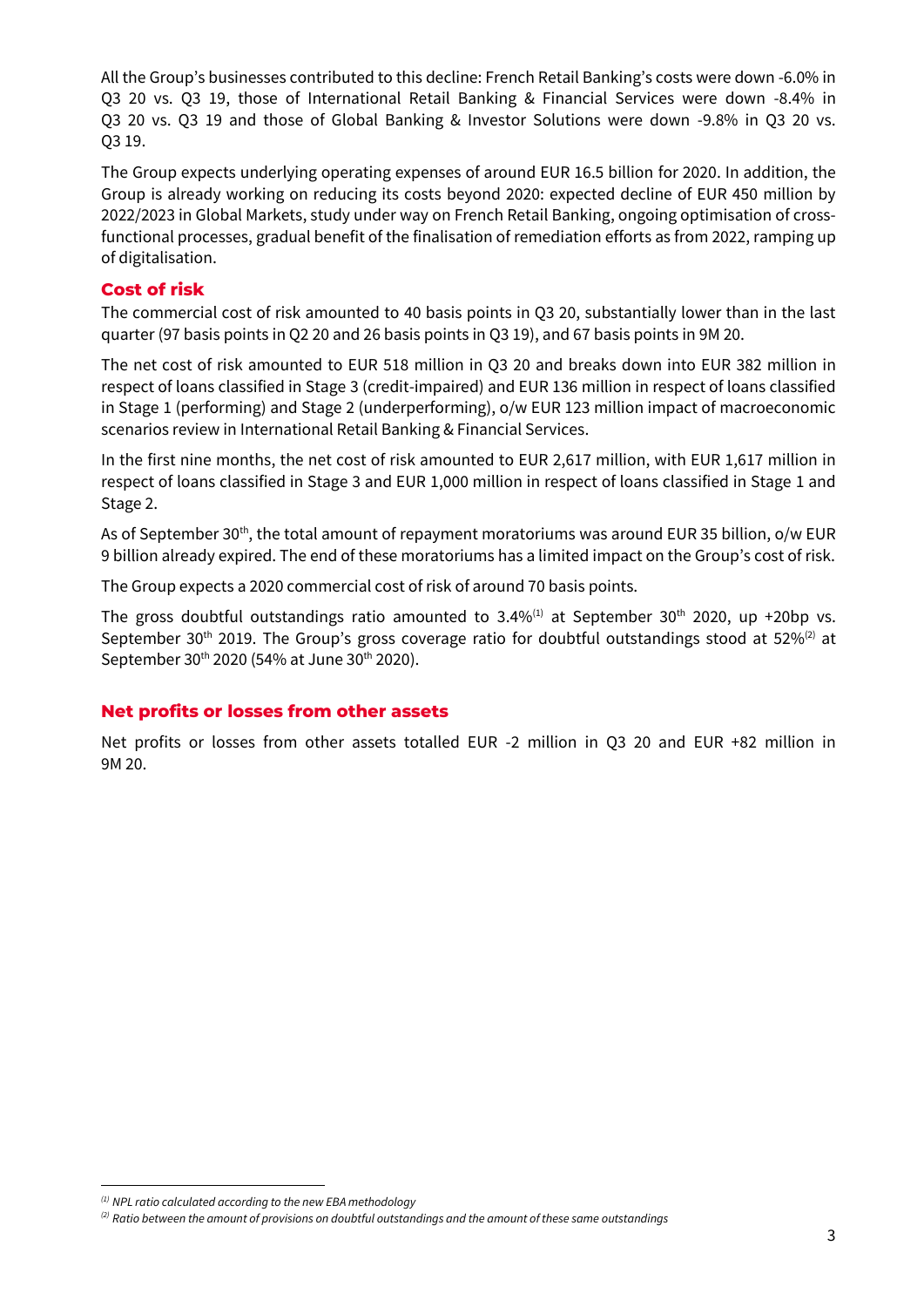### **Group net income**

| Q3 20 | Q3 19 | 9M 20 | 9M 19 |
|-------|-------|-------|-------|
| 862   | 854   | (728) | 2,594 |
| 742   | 855   | 803   | 3,183 |
|       |       |       |       |
|       |       |       |       |

| $ln\%$                | <b>0320</b> | 03 19   | 9M 20   | 9M 19   |
|-----------------------|-------------|---------|---------|---------|
| ROTE (reported)       | $6.5\%$     | $6.1\%$ | $-1.4%$ | 6.7%    |
| Underlying ROTE $(1)$ | $5.5\%$     | 6.1%    | $1\%$   | $8.1\%$ |

Earnings per share is negative and amounts to EUR -1.38 in 9M 20 (EUR 2.49 in 9M 19). Underlying earnings per share amounts to EUR 0.42 (EUR 3.21 in 9M 19). The dividend provision, corresponding to 50% of underlying net income after deducting interest on deeply subordinated notes and undated subordinated notes for 9M 20, amounts to EUR 0.21 per share.

<sup>(1)</sup> *Adjusted for exceptional items and the linearisation of IFRIC 21*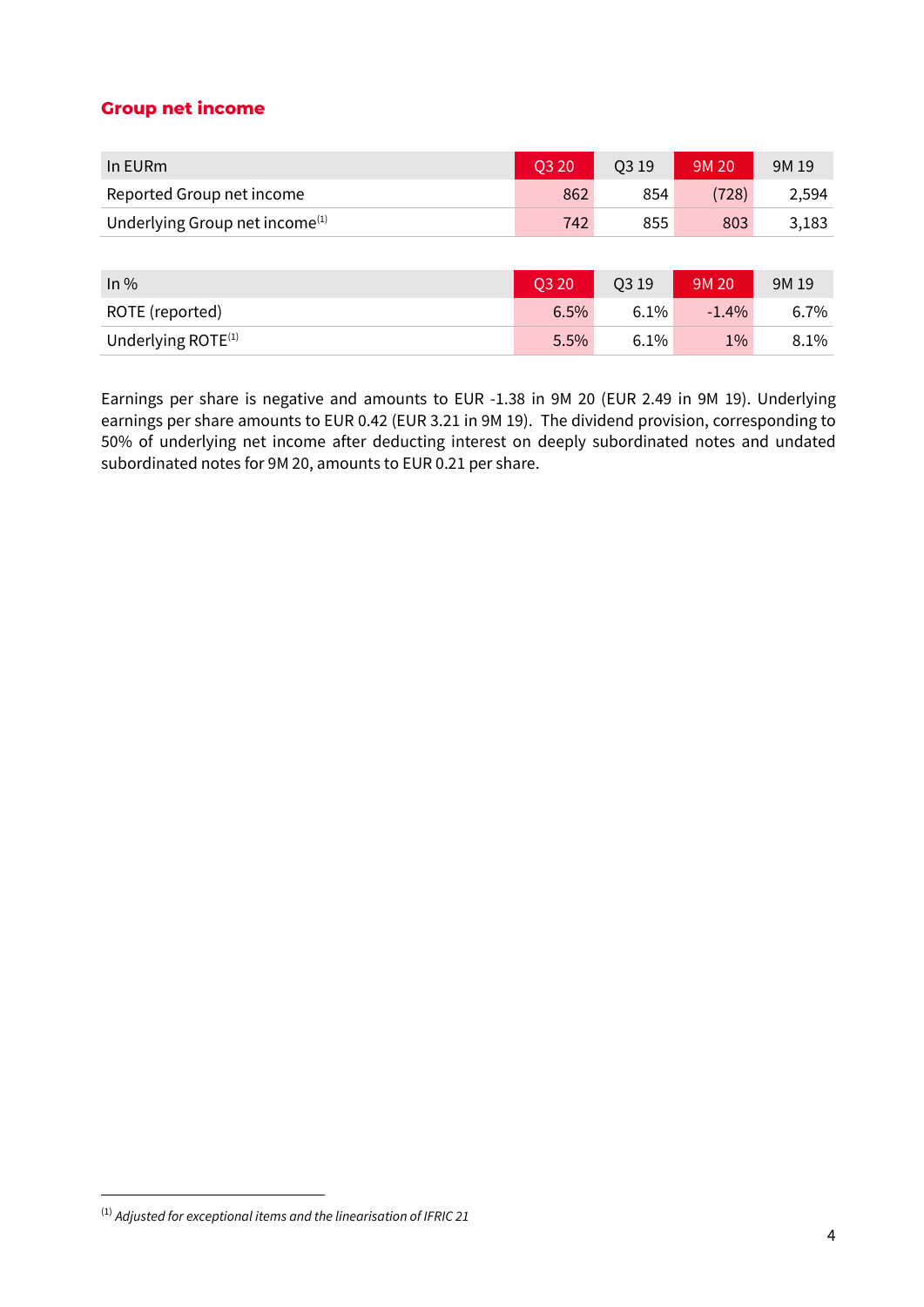### **2. THE GROUP'S FINANCIAL STRUCTURE**

Group **shareholders' equity** totalled EUR 60.6 billion at September 30<sup>th</sup>, 2020 (EUR 63.5 billion at December 31<sup>st</sup>, 2019). Net asset value per share was EUR 62.0 and tangible net asset value per share was EUR 54.45.

The **consolidated balance sheet** totalled EUR 1,472 billion at September 30<sup>th</sup>, 2020 (EUR 1,356 billion at December 31<sup>st</sup>, 2019). The net amount of customer loan outstandings at September 30<sup>th</sup>, 2020, including lease financing, was EUR 440 billion (EUR 430 billion at December 31 $st$ , 2019) – excluding assets and securities purchased under resale agreements. At the same time, customer deposits amounted to EUR 440 billion, vs. EUR 410 billion at December  $31<sup>st</sup>$ , 2019 (excluding assets and securities sold under repurchase agreements).

At end-September 2020, the parent company had issued EUR 26.9 billion of medium/long-term debt, having an average maturity of 5.6 years and an average spread of 61 basis points (vs. the 6-month midswap, excluding subordinated debt). The subsidiaries had issued EUR 765 million. At September 30<sup>th</sup>, 2020, the Group had issued a total of EUR 27.6 billion of medium/long-term debt. The LCR (Liquidity Coverage Ratio) was well above regulatory requirements at 179% at end-September 2020, vs. 119% at end-December 2019. At the same time, the NSFR (Net Stable Funding Ratio) was over 100% at end-September 2020.

The Group's **risk-weighted assets** (RWA) amounted to EUR 352.3 billion at September 30<sup>th</sup>, 2020 (vs. EUR 345.0 billion at end-December 2019) according to CRR/CRD4 rules. Risk-weighted assets in respect of credit risk represent 80.7% of the total, at EUR 284.4 billion, up 0.7% vs. December 31<sup>st</sup>, 2019.

At September 30th, 2020, the Group's **Common Equity Tier 1** ratio stood at 13.1% (13.2% pro forma for the impact of the disposal of SG Finans which was finalised on October  $1<sup>st</sup>$ , 2020, i.e. around 420 basis points above the regulatory requirement). The CET1 ratio at September 30<sup>th</sup>, 2020 includes an effect of +19 basis points for phasing of the IFRS 9 impact. Excluding this effect, the fully-loaded ratio amounts to 12.9%. The Tier 1 ratio stood at 15.1%(1) at end-September 2020 (15.1% at end-December 2019) and the total capital ratio amounted to  $18.2\%$ <sup>(1)</sup> (18.3% at end-December 2019).

The CET1 ratio is expected to be above 12% at end-2020, taking into account all the regulatory developments related to the review of internal models (TRIM).

With a level of 29.6% $^{(1)}$  of RWA and 8.7% $^{(1)}$  of leveraged exposure at end-September 2020, the Group's TLAC ratio is above the FSB's requirements for 2020. At September 30<sup>th</sup>, 2020, the Group was also above its MREL requirements of 8.51% of the TLOF<sup>(2)</sup> (which, in December 2017, represented a level of 24.4% of RWA), which were used as a reference for the SRB calibration.

The **leverage ratio** stood at 4.4%<sup>(1)</sup> at September 30<sup>th</sup>, 2020 (4.3% at end-December 2019).

The Group is rated by four rating agencies: (i) FitchRatings - long-term rating "A-", stable outlook, senior preferred debt rating "A", short-term rating "F1"; (ii) Moody's – long-term rating (senior preferred debt) "A1", stable outlook, short-term rating "P-1"; (iii) R&I -long-term rating (senior preferred debt) "A", stable outlook; and (iv) S&P Global Ratings - long-term rating (senior preferred debt) "A", negative outlook, short-term rating "A-1".

*<sup>(1)</sup> Excluding IFRS 9 phasing*

*<sup>(2)</sup> TLOF: Total Liabilities and Own Funds*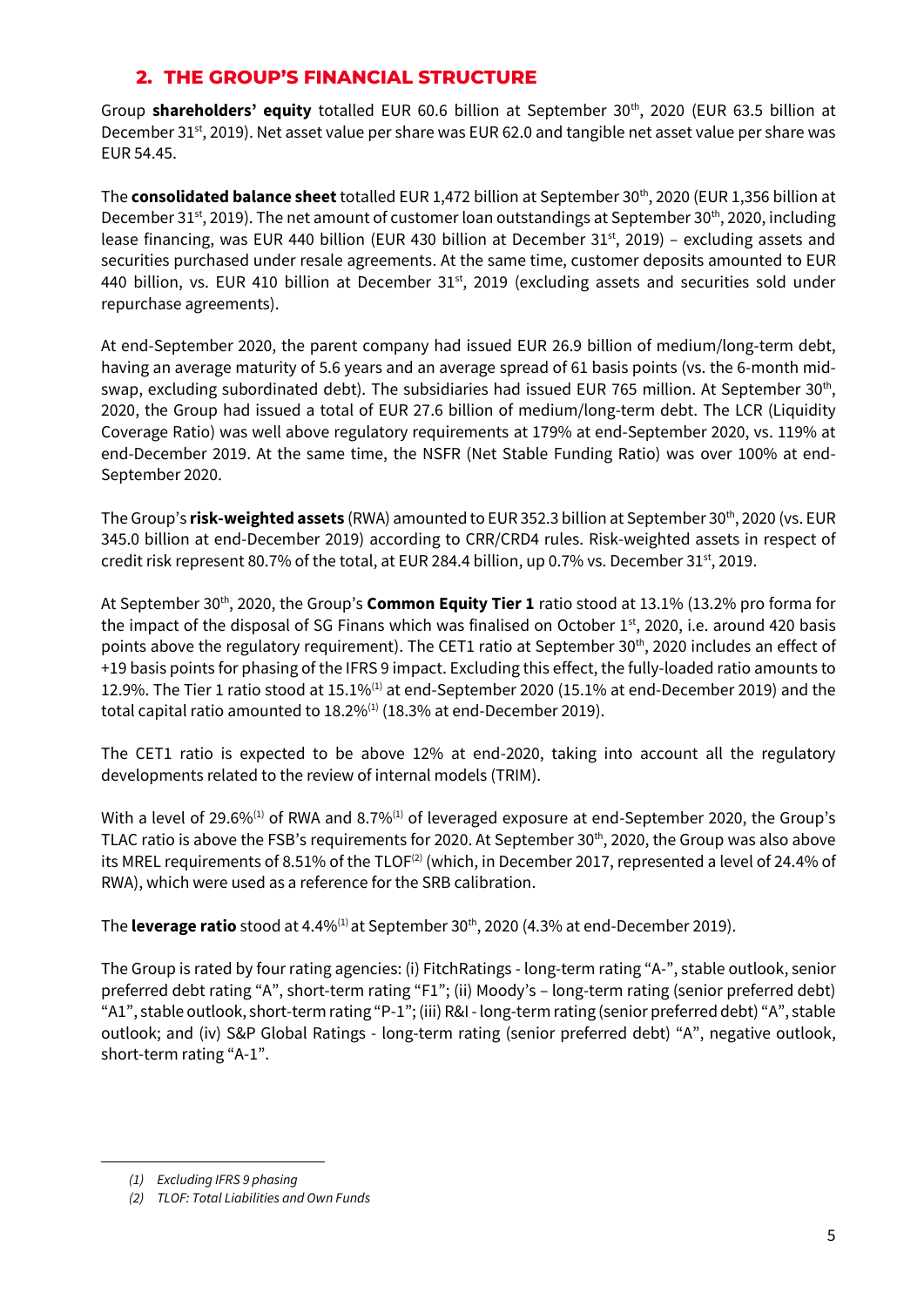## **3. FRENCH RETAIL BANKING**

| In EURm                                 | Q3 20   | 0319     | Change   | 9M 20   | 9M 19   | Change    |
|-----------------------------------------|---------|----------|----------|---------|---------|-----------|
| Net banking income                      | 1,836   | 1,879    | $-2.3\%$ | 5,470   | 5,789   | $-5.5%$   |
| Net banking income excl. PEL/CEL        | 1,857   | 1,945    | $-4.5%$  | 5,511   | 5,894   | $-6.5%$   |
| Operating expenses                      | (1,292) | (1, 375) | $-6.0\%$ | (3,975) | (4,209) | $-5.6\%$  |
| Gross operating income                  | 544     | 504      | $+7.9%$  | 1.495   | 1,580   | $-5.4%$   |
| Gross operating income excl. PEL/CEL    | 565     | 570      | $-0.9\%$ | 1,536   | 1,685   | -8.8%     |
| Net cost of risk                        | (130)   | (95)     | +36.8%   | (821)   | (318)   | $+158.2%$ |
| Operating income                        | 414     | 409      | $+1.2%$  | 674     | 1.262   | -46.6%    |
| Net profits or losses from other assets | 3       | 41       | $-92.7%$ | 139     | 43      | +223.3%   |
| Reported Group net income               | 283     | 311      | $-9.0%$  | 562     | 901     | $-37.6%$  |
| <b>RONE</b>                             | 9.5%    | 11.0%    |          | 6.5%    | 10.6%   |           |
| Underlying RONE (1)                     | 9.2%    | 12.0%    |          | 7.1%    | 11.7%   |           |

*(1) Adjusted for the linearisation of IFRIC 21 and PEL/CEL provision*

After the substantial impact of the lockdown on activity in Q2, French Retail Banking's commercial performance improved in Q3 20.

#### **The brands continued to expand their activity on their core target customers**.

Boursorama consolidated its position as the leading online bank in France, with around 2.5 million clients at end-September 2020 (around 450,000 new clients in one year) while maintaining its No. 1 position in terms of client satisfaction<sup>(1)</sup>. The number of stock market orders doubled compared to Q3 19.

Net inflow for wealthy clients remained robust at EUR 919 million in Q3 20 (EUR 2.2 billion over 9 months 2020), taking assets under management to EUR 67.4 billion (including Crédit du Nord) at end-September 2020.

Life insurance outstandings totalled EUR 93.4 billion, with the unit-linked share accounting for 25.9% of outstandings. The unit-linked share of outstandings increased by 126bp vs. Q3 19.

The brands continued to develop their insurance business, with Property/Casualty insurance premiums up 6.4% vs. Q3 19.

**Average investment loan outstandings** (including leases) rose 25.7% vs. Q3 19 to EUR 88.3 billion (+5.5% excluding State Guaranteed Loans). Average outstanding loans to individuals were up 4.5% at EUR 122.3 billion, bolstered by housing loans.

As a result, average loan outstandings climbed 12.2% (+5.0% excluding State Guaranteed Loans) vs. Q3 19 to EUR 222.4 billion.

French Retail Banking continued to support the economy, accompanying individual, corporate and professional customers.

As of October 16<sup>th</sup>, 2020, around 91,800 applications had been received for State Guaranteed Loans for a total amount of EUR 19.7 billion at Group level in France.

**Average outstanding balance sheet deposits**(2) were 14.1% higher than in Q3 19 (+4.9% vs. Q2 20) at EUR 239.9 billion, still driven by sight deposits  $(+19.8\% \text{ vs. } Q3 \ 19)^{(3)}$ .

As a result, the average loan/deposit ratio stood at 92.7% in Q3 20.

*<sup>(1)</sup> Source: Bain & Company 2020*

*<sup>(2)</sup> Including BMTN (negotiable medium-term notes)*

*<sup>(3)</sup> Including currency deposits*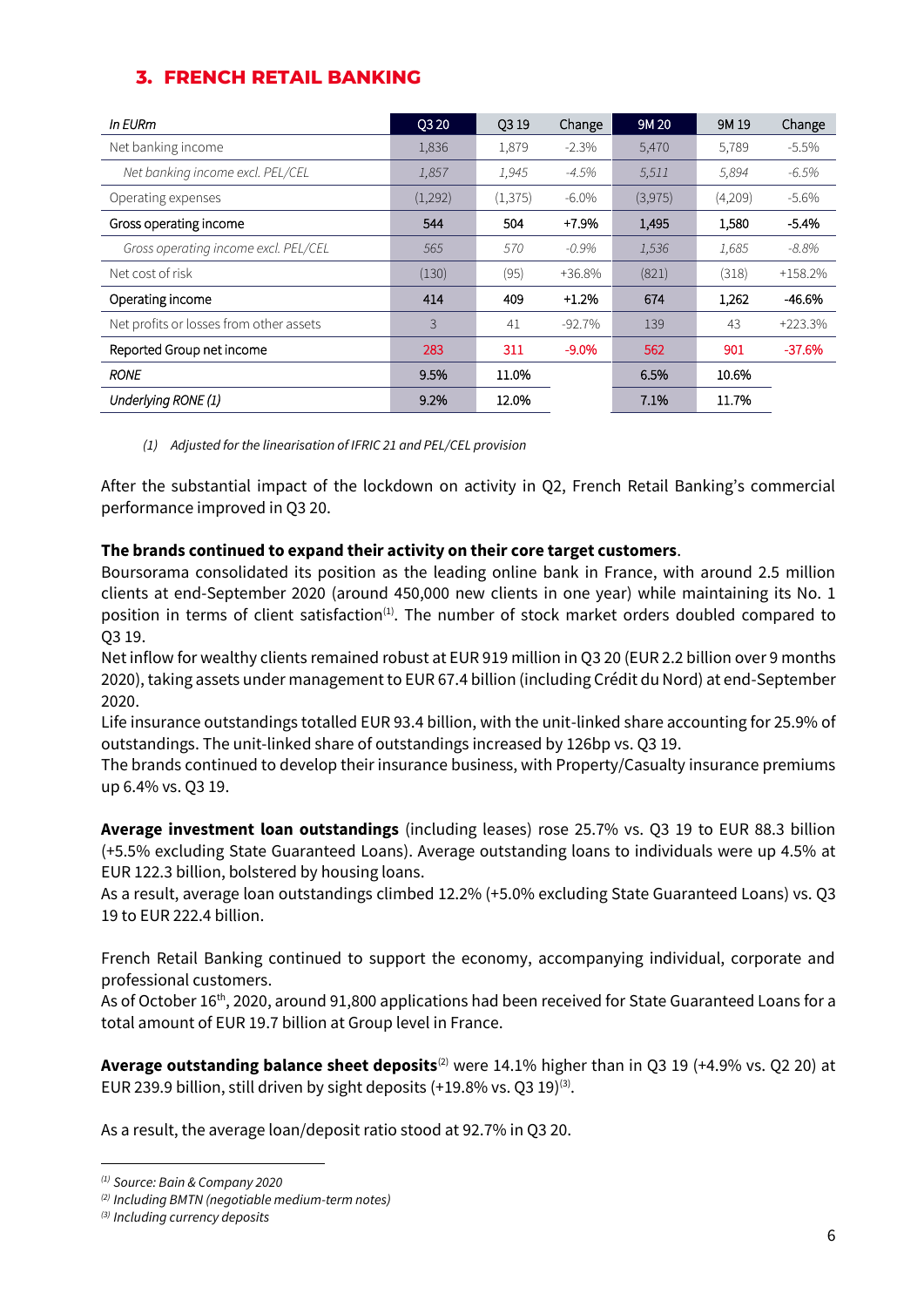### **Net banking income excluding PEL/CEL**

**Q3 20:** revenues (excluding PEL/CEL) totalled EUR 1,857 million, down -4.5% vs. Q3 19 but up 6.2% vs. the low point in Q2 20.

Net interest income (excluding PEL/CEL) was 5.1% lower than in Q3 19 against a backdrop of low interest rates and a sharp rise in deposits. However, it picked up compared to Q2 20 (+2.8%), bolstered in particular by loan production and TLTRO effects.

Commissions were 4.0% lower than in Q3 19 but picked up compared to Q2 20 (+6.6%), with financial commissions down compared to the high level in Q2 20 and stable compared to Q3 19 (-3.0% vs. Q2 20, +0.8% vs. Q3 19), and a gradual recovery in service commissions (+7.8% vs. Q2 20, -7.5% vs. Q3 19).

**9M 20:** revenues (excluding PEL/CEL) totalled EUR 5,511 million, down -6.5% vs. 9M 19, reflecting the effects of the Covid-19 crisis. Net interest income (excluding PEL/CEL) was 3.3% lower and commissions were down -6.9% (-4.7% excluding adjustment for tax related to commissions in Q2 19).

### **Operating expenses**

**Q3 20:** French Retail Banking generated a positive jaws effect, thereby improving its operating leverage. Operating expenses were substantially lower at EUR 1,292 million (-6.0% vs. Q3 19), illustrating the Group's work on costs. The cost to income ratio (after linearisation of the IFRIC 21 charge and restated for the PEL/CEL provision) was lower at 71.4%.

**9M 20:** operating expenses were lower at EUR 3,975 million (-5.6% vs. 9M 19). The cost to income ratio (after linearisation of the IFRIC 21 charge and restated for the PEL/CEL provision) stood at 71.5%.

### **Cost of risk**

**Q3 20:** the commercial cost of risk amounted to EUR 130 million or 24 basis points, returning to normal after peaking in Q2 20 (85bp). It includes EUR 55 million of S1/S2 (performing/underperforming loans) provisioning and EUR 75 million of S3 (credit-impaired loans) provisioning.

**9M 20:** the commercial cost of risk amounted to EUR 821 million or 52 basis points, higher than in 9M 19 (22bp, EUR 318 million). It includes EUR 411 million of S1/S2 provisioning and EUR 410 million of S3 (non-performing loans) provisioning.

### **Net profits or losses from other assets**

**Q3 20:** "Net profits or losses from other assets" amounted to EUR 3 million vs. EUR 41 million in Q3 19.

**9M 20:** "Net profits or losses from other assets" amounted to EUR 139 million, including a capital gain of EUR 130 million relating to the Group's property disposal programme realised in Q1 2020.

### **Contribution to Group net income**

**Q3 20:** the contribution to Group net income totalled EUR 283 million (-9.0% vs. Q3 19). RONE (after linearisation of the IFRIC 21 charge and restated for the PEL/CEL provision) stood at 9.2% in Q3 20 (vs. 12.0% in Q3 19).

**9M 20:** the contribution to Group net income totalled EUR 562 million (-37.6% vs. 9M 19). RONE (after linearisation of the IFRIC 21 charge and restated for the PEL/CEL provision) stood at 7.1% in 9M 20 (vs. 11.7% in 9M 19).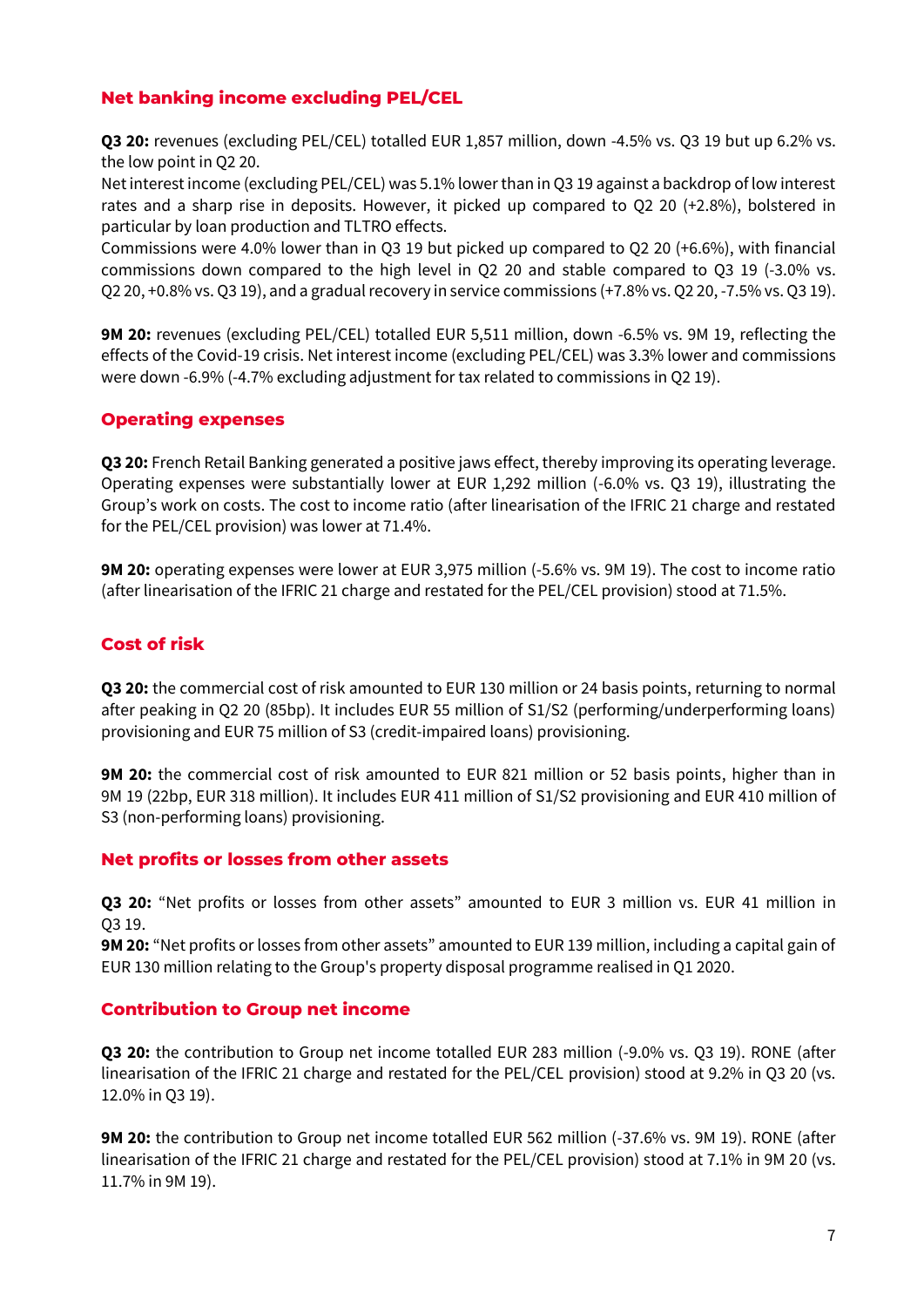### **4. INTERNATIONAL RETAIL BANKING & FINANCIAL SERVICES**

| In EURm                                    | O <sub>3</sub> 20 | O <sub>3</sub> 19 |          | Change                 | 9M 20    | 9M 19          |           | Change                 |
|--------------------------------------------|-------------------|-------------------|----------|------------------------|----------|----------------|-----------|------------------------|
| Net banking income                         | 1,891             | 2,096             | $-9.8%$  | $-2.6\%$ <sup>*</sup>  | 5,605    | 6,296          | $-11.0\%$ | $-4.0\%$ <sup>*</sup>  |
| Operating expenses                         | (999)             | (1,091)           | $-8.4\%$ | $-0.2\%$ <sup>*</sup>  | (3, 124) | (3,440)        | $-9.2\%$  | $-1.4\%$ <sup>*</sup>  |
| Gross operating income                     | 892               | 1,005             | $-11.2%$ | $-5.1\%$ *             | 2,481    | 2,856          | $-13.1%$  | $-7.0\%$ <sup>*</sup>  |
| Net cost of risk                           | (331)             | (169)             | $+95.9%$ | x2.2                   | (978)    | (430)          | x2.3      | x2.4                   |
| Operating income                           | 561               | 836               | $-32.9%$ | $-29.4\%$ <sup>*</sup> | 1.503    | 2,426          | $-38.0%$  | $-34.2\%$ <sup>*</sup> |
| Net profits or losses from other<br>assets | (2)               |                   | n/s      | n/s                    | 9        | $\overline{2}$ | x4.5      | x3.4                   |
| Reported Group net income                  | 337               | 513               | $-34.3%$ | $-29.3\%$ <sup>*</sup> | 928      | 1,492          | $-37.8%$  | $-32.5%$ *             |
| <b>RONE</b>                                | 12.9%             | 18.7%             |          |                        | 11.6%    | 17.8%          |           |                        |
| Underlying RONE (1)                        | 12.3%             | 18.1%             |          |                        | 11.8%    | 18.2%          |           |                        |

*(1) Adjusted for the linearisation of IFRIC 21 and the restructuring provision of EUR 29 million in Q2 19.* 

**International Retail Banking** saw a rebound in loan and deposit production in all regions from June. Outstanding loans totalled EUR 84.6 billion. They rose +3.7%\* vs. end-September 2019 ; they were down -5.5% at current structure and exchange rates, given the disposals finalised since September 2019 : SKB in Slovenia, OBSG in Macedonia and Societe Generale de Banque aux Antilles. Outstanding deposits climbed +9.3%\* (-2.3% at current structure and exchange rates) vs. September 2019, to EUR 79.0 billion.

For the Europe scope, outstanding loans were up +3.1%\* vs. September 2019, at EUR 53.7 billion (-5.1% at current structure and exchange rates), driven by the Czech Republic (+4.6%\*, -0.8%) and to a lesser extent Western Europe (+2.3%). Outstanding deposits were up +7.1%\* (-4.3% at current structure and exchange rates), with a healthy momentum in the Czech Republic  $(+7.4\%^*, +1.8\%)$  and Romania (+9.5%\*, +6.7%).

In Russia, there was a significant increase in outstanding loans (+7.5%\* at constant exchange rates, -17.1% at current exchange rates) while outstanding deposits climbed +19.5%\* (-7.9% at current exchange rates).

In Africa, Mediterranean Basin and French Overseas Territories, outstanding loans rose +3.6%\* (or -0.9%) vs. September 2019, including +2.3%\* in the Mediterranean Basin and +3.1%\* in Sub-Saharan Africa. Outstanding deposits enjoyed a strong momentum, up +9.5%\* (+5.1%).

**In the Insurance business,** the life insurance savings business saw outstandings increase +1%<sup>\*</sup> vs. September 2019. The share of unit-linked products in outstandings was 30% at end-September 2020, up 2 points vs. September 2019. Protection insurance fell -1.1%\* vs. Q3 19. The 8.2%\* increase in Property/Casualty premiums was offset by a decline in personal protection insurance (-6.8%\* vs. Q3 19).

**Financial Services to Corporates** delivered a resilient commercial performance. Operational Vehicle Leasing and Fleet Management saw an increase in its vehicle fleet (+2% vs. end-September 2019) to 1.76 million vehicles at end-September 2020. Equipment Finance's outstanding loans were up +0.7%\* vs. end-September 2019, at EUR 17.8 billion (excluding factoring).

### **Net banking income**

Net banking income amounted to EUR 1,891 million in Q3 20, down -2.6%\* (-9.8%) vs. Q3 19. The increase of +9.9%\* vs. Q2 20 illustrates the recovery in activity. Revenues totalled EUR 5,605 million in 9M 20, down  $-4.0\%$ \* ( $-11.0\%$ ) vs. 9M 19.

**In International Retail Banking,** net banking income totalled EUR 1,216 million in Q3 20, down -3.9%\* (-13.2%) vs. Q3 19, marked in particular by a fall in net interest income in the Czech Republic and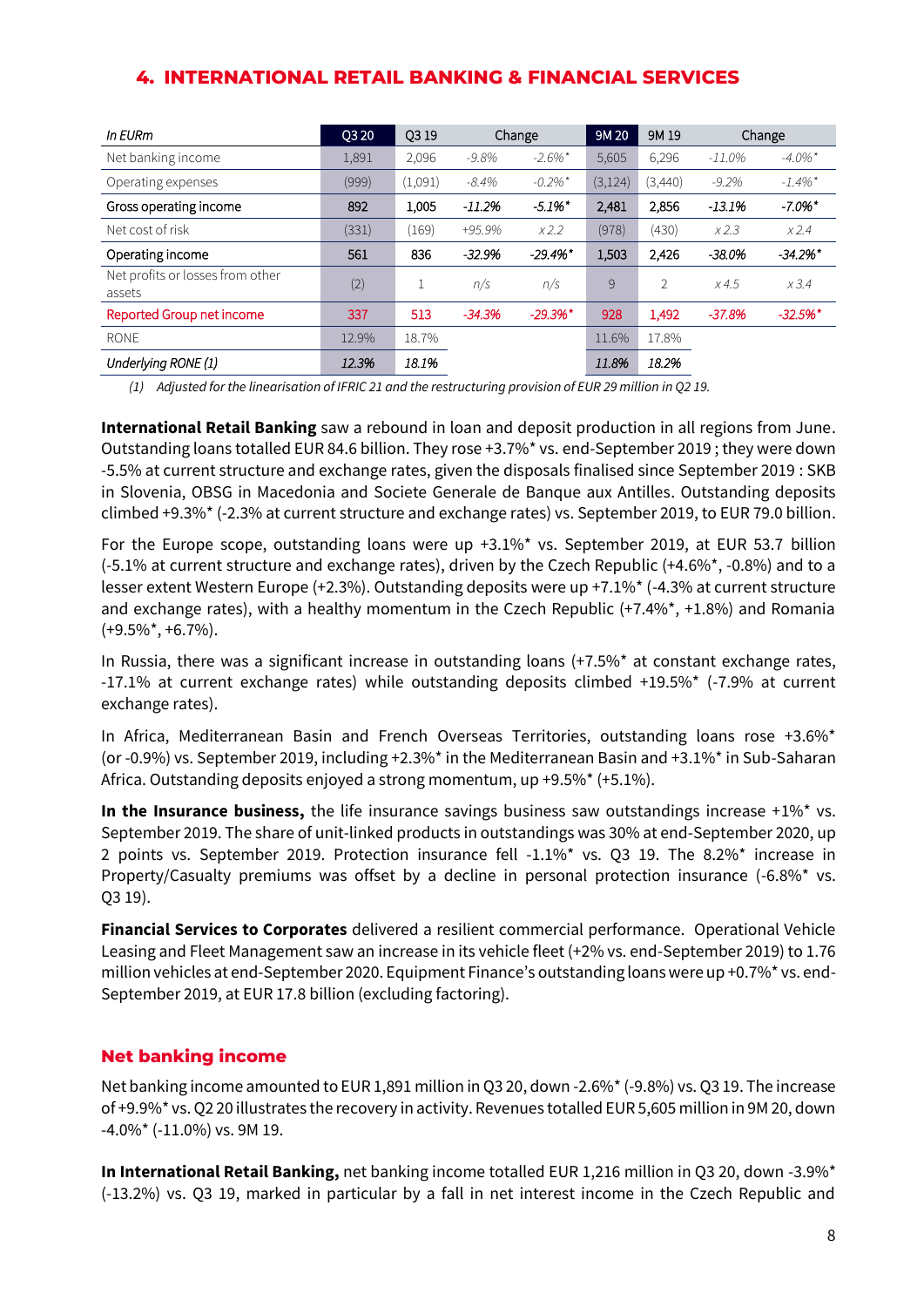Romania, in conjunction with the decline in rates. Net banking income was 6.5%\* higher than in Q2 20.

Net banking income amounted to EUR 3,666 million in 9M 20, down -3.3%\* (-12.7%) vs. 9M 19.

**The Insurance business** saw a slight fall in net banking income (-1.6%\* vs. Q3 19) to EUR 223 million in Q3 20 (-1.8%), but an increase of +5.5%\* vs. Q2 20. Net banking income was down -3.1%\* (-3.5%) in 9M 20, at EUR 663 million.

**Financial Services to Corporates'** net banking income was up +1%\* (-3.4%) vs. Q3 19 and +22.1%\* vs. Q2 20, at EUR 452 million. ALD posted a used car sale result of EUR 333 per vehicle in Q3 20 and has revised its full-year target between EUR -50 and EUR 150 per vehicle for 2020. Financial Services to Corporates' net banking income came to EUR 1,276 million in 9M 20, down -6.4%\* (-9.4%) vs. 9M 19.

#### **Operating expenses**

Operating expenses were down -0.2%\* (-8.4%), at EUR -999 million, vs. Q3 19, reflecting control of costs. They fell -1.4%\* (-9.2%) in 9M 20, to EUR 3,124 million. The cost to income ratio stood at 52.8% in Q3 20 and 55.7% in 9M 20.

**In International Retail Banking,** operating expenses were down -1.4%\* (-11.1%) vs. Q3 19 and down - 0.5%\* (-10.1%) vs. 9M 19.

In the **Insurance** business, operating expenses were slightly higher (+0.7%\*, stable at current structure) than in Q3 19. They were up +3.1%\* (+2.6%) vs. 9M 19.

In **Financial Services to Corporates**, operating expenses were down -0.3%\* (-6.2%) vs. Q3 19 and -1.7%\* (-6.8%) vs. 9M 19.

### **Cost of risk**

**Q3 20:** the commercial cost of risk amounted to 102 basis points (or EUR 332 million), vs. 125 basis points in Q2 20 and 49 basis points in Q3 19, which included a net provision write-back incorporating insurance payouts in Romania. The Q3 cost of risk includes EUR 120 million for the estimate of expected credit losses in Stage 1 and Stage 2, including EUR 123 million for the impact related to the review of macroeconomic scenarios.

**9M 20:** the cost of risk amounted to 98 basis points (EUR 978 million); it was 42 basis points in 9M 19. The estimate of expected credit losses in Stage 1 and Stage 2 amounted to EUR 310 million.

### **Contribution to Group net income**

The contribution to Group net income totalled EUR 337 million in Q3 20 (-34.3% vs. Q3 19) and EUR 928 million in 9M 20 (-37.8% vs. 9M 19). Underlying RONE stood at 12.3% in Q3 20 (vs. 18.1% in Q3 19), and 11.8% in 9M 20 (vs. 18.2% in 9M 19).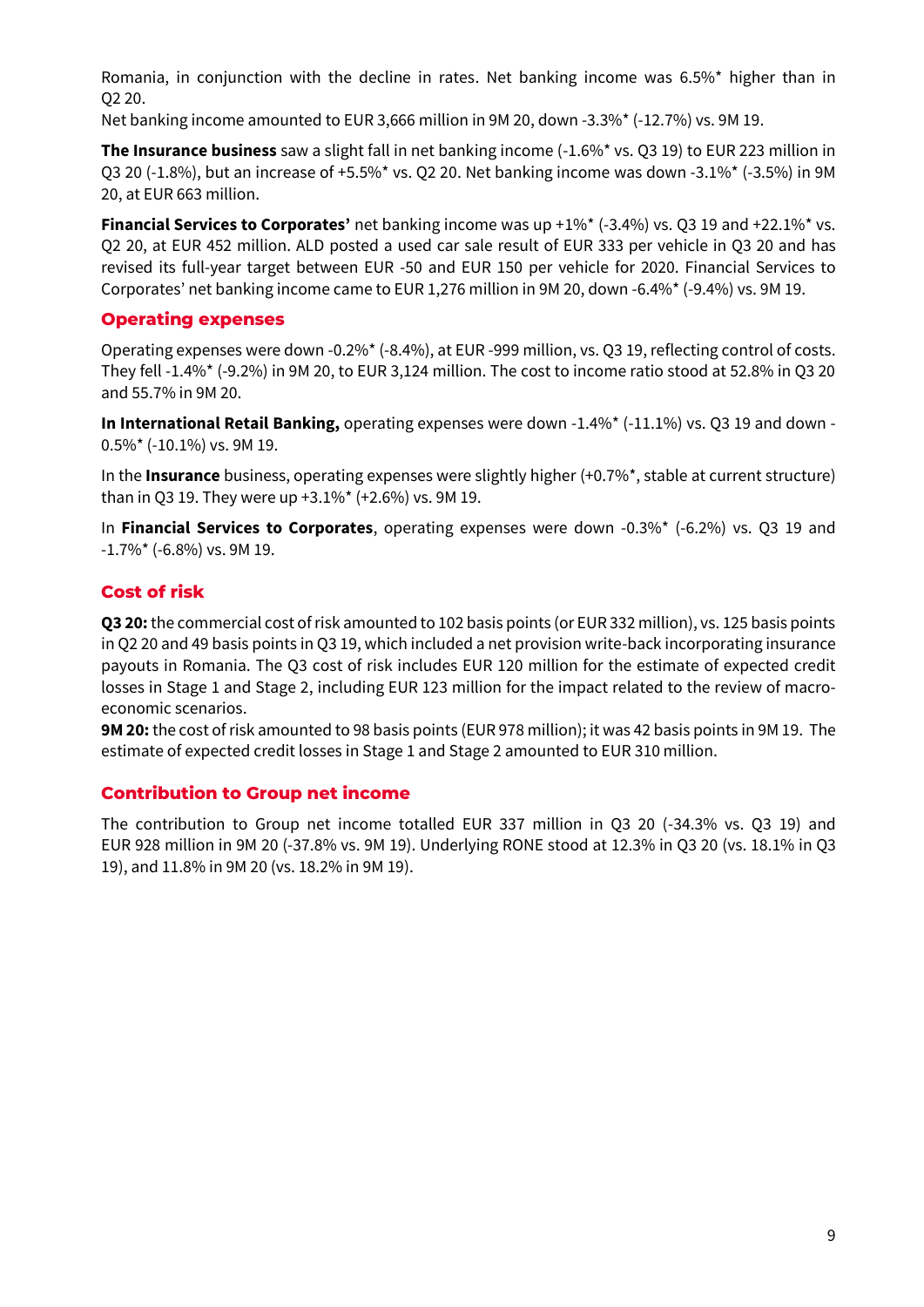| In EURm                   | <b>Q320</b> | O <sub>3</sub> 19 | Change   |                       | 9M 20    | 9M 19   |           | Change                 |
|---------------------------|-------------|-------------------|----------|-----------------------|----------|---------|-----------|------------------------|
| Net banking income        | 2.034       | 2,013             | $+1.0%$  | $+2.5\%$ <sup>*</sup> | 5,541    | 6,518   | $-15.0\%$ | $-14.9\%$ <sup>*</sup> |
| Operating expenses        | (1, 478)    | (1,638)           | $-9.8%$  | $-8.3\%$ <sup>*</sup> | (5,025)  | (5,579) | $-9.9\%$  | $-9.7\%$ <sup>*</sup>  |
| Gross operating income    | 556         | 375               | +48.3%   | $+49.4%$              | 516      | 939     | $-45.0%$  | $-45.4%$               |
| Net cost of risk          | (57)        | (65)              | $-12.3%$ | $-7.8\%$ <sup>*</sup> | (818)    | (140)   | x 5.8     | x 5.9                  |
| Operating income          | 499         | 310               | $+61.0%$ | $+60.7\%$ *           | (302)    | 799     | n/s       | n/s                    |
| Reported Group net income | 381         | 253               | +50.6%   | $+50.2\%$ *           | (223)    | 667     | n/s       | n/s                    |
| <b>RONE</b>               | 10.3%       | 6.9%              |          |                       | $-2.1\%$ | 5.7%    |           |                        |
| Underlying RONE (1)       | 7.9%        | 5.1%              |          |                       | $-1.3%$  | 7.7%    |           |                        |

### **5. GLOBAL BANKING & INVESTOR SOLUTIONS**

*(1) Adjusted for the linearisation of IFRIC 21*

### **Net banking income**

**Q3 20:** Global Banking & Investor Solutions' revenues were up +1.0% (+2.5%\* when adjusted for changes in Group structure and at constant exchange rates) at EUR 2,034 million and rebounded +8.2% (+10.8%\*) compared to Q2 20.

**9M 20:** net banking income was down -12.7% vs. 9M 19 when adjusted for the impact of restructuring, the revaluation of SIX securities (EUR +66 million) and the disposal of Private Banking in Belgium. On a reported basis, the decrease is -15.0%.

**In Global Markets & Investor Services,** net banking income totalled EUR 1,245 million, up +4.5% (+6.3%\* when adjusted for changes in Group structure and at constant exchange rates) vs. Q3 19.

Fixed Income & Currencies delivered another solid performance, with revenues of EUR 569 million, up +9.4% vs. Q3 19. Market conditions have normalised compared to H1 20. The solid Q3 performance was driven in particular by healthy activity with European corporate clients, higher revenues in the Americas region and in flow & hedging activities.

There was a sharp rebound in Equity activities, with net banking income 3.7 times higher than in Q2 20, and up +5.1% vs. Q3 19. Flow & hedging activities performed well in Q3, and the Asia and Americas regions enjoyed strong volumes. There was a gradual recovery in equity structured product revenues vs. Q2 20, impacted by the current reduction in the risk profile. The good performance of listed products helped offset this impact.

The implementation of decisions following the strategic review of equity and credit structured products is under way:

- Reducing the risk profile of these products in line with the plan with, in particular, a decrease in the exposure to the most complex products
- Maintaining the leadership position on the investment solutions franchise

Securities Services' assets under custody amounted to EUR 4,328 billion at end-September 2020, up +2.1% vs. end-June 2020. Over the same period, assets under administration were up +2.3% at EUR 613 billion. Securities Services' revenues totalled EUR 145 million in Q3 20 and were down -12.7% vs. Q3 19.

**Financing & Advisory** revenues totalled EUR 579 million in Q3 20, down -2.8%\* vs. Q3 19 (-4.1% at current structure and exchange rates).

Investment banking enjoyed a healthy activity in Q3 20, albeit slower in the debt market compared to Q2 which saw a record number of issues. Acquisition financing activity was sustained.

Financing activities were adversely affected by the slowdown in aircraft and property financing.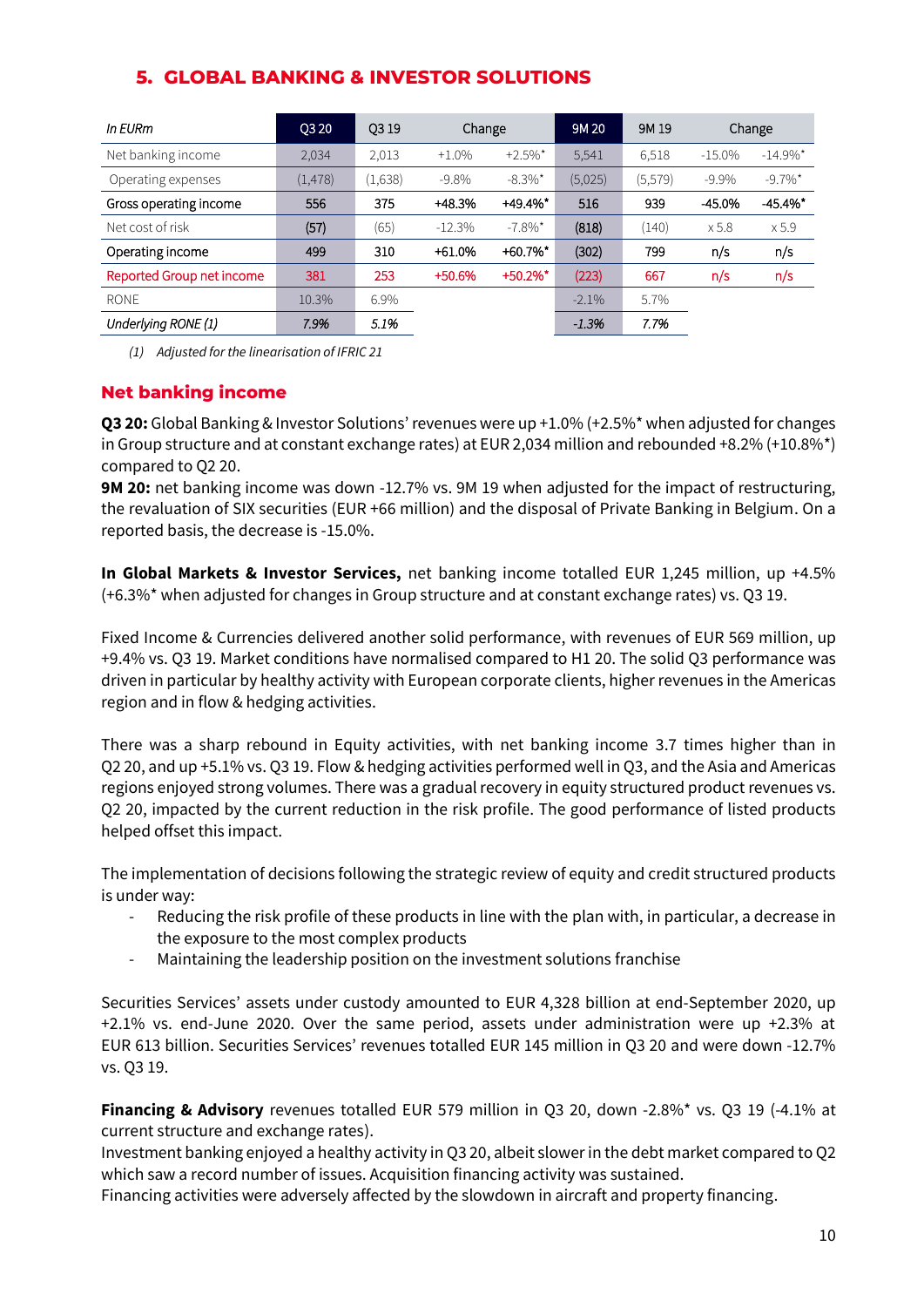After a second quarter marked by the crisis and a decline in volumes, Global Transaction and Payment Services posted a better performance than in Q2 20, benefiting from a rebound in commissions.

**Asset and Wealth Management's** net banking income totalled EUR 210 million in Q3 20, down -3.7% vs. Q3 19 (-3.7%\* when adjusted for changes in Group structure and at constant exchange rates).

Lyxor's net banking income amounted to EUR 53 million, up +10.4% vs. Q3 19. It rebounded by +32.5% vs. Q2 20, driven by the ETF segment and the rebound in equity markets. Lyxor's assets under management totalled EUR 133 billion at end-September 2020. Lyxor's varied ESG ETF offering contributed to the increase in net inflow in the first nine months.

Private Banking posted a performance that was 7.3% lower in Q3 20 than in Q3 19, with net banking income of EUR 153 million. Revenues were hit by market conditions and weaker activity. Assets under management were stable in Q3 20, at EUR 114 billion. Net inflow totalled EUR 1.8 billion in the first nine months of the year, driven by France.

#### **Operating expenses**

**Q3 20:** operating expenses were substantially lower (-9.8%) than in Q3 19. The pillar generated a positive jaws effect in Q3 20.

**9M 20:** operating expenses, restated for the restructuring provision recorded in Q2 19 for EUR 227 million, were down -7.3%.

#### **Net cost of risk**

**Q3 20:** the commercial cost of risk amounted to 14 basis points (or EUR 57 million), vs. 95 basis points in Q2 20 and 16 basis points in Q3 19. It includes EUR -34 million of S1/S2 (performing/underperforming loans) provisioning and EUR 92 million of S3 (credit-impaired loans) provisioning.

**9M 20:** the cost of risk amounted to 66 basis points (EUR 818 million), including EUR 284 million of S1/S2 provisioning and EUR 534 million of S3 (non-performing loans) provisioning.

### **Contribution to Group net income**

The contribution to Group net income amounted to EUR 381 million in Q3 20, an increase of +50.6% vs. Q3 19, and EUR -223 million in 9M 20.

RONE (after linearisation of the IFRIC 21 charge) stood at 7.9% vs. 5.1% in Q3 19. It was negative in the first nine months.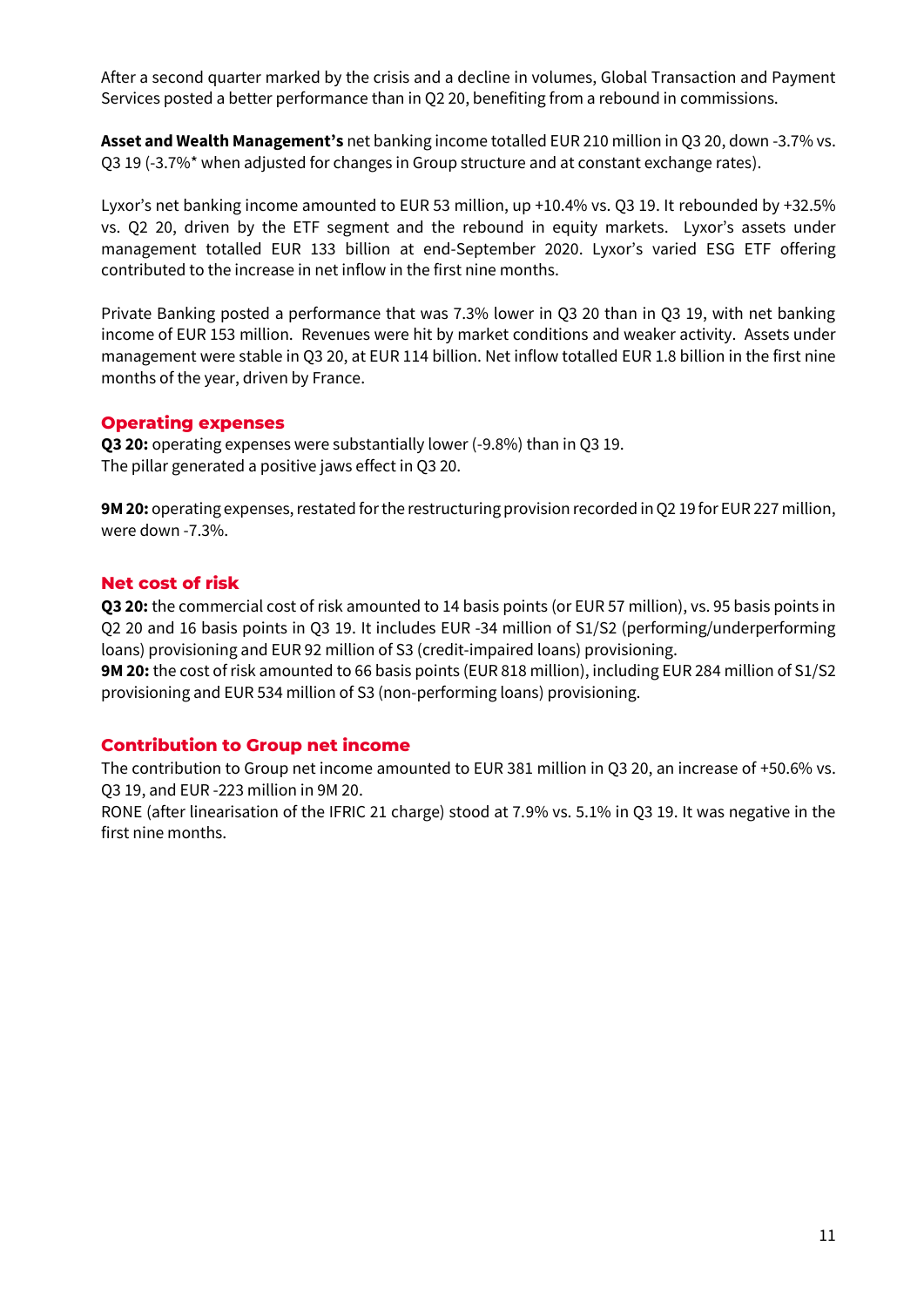### **6. CORPORATE CENTRE**

| In EURm                                 | Q3 20    | <b>Q319</b> | 9M 20          | 9M 19 |
|-----------------------------------------|----------|-------------|----------------|-------|
| Net banking income                      | 48       | (5)         | (341)          | (145) |
| Operating expenses                      | (56)     | (61)        | (239)          | 4     |
| Gross operating income                  | (8)      | (66)        | (580)          | (141) |
| Net cost of risk                        | $\Omega$ | 0           | $\overline{0}$ | (19)  |
| Net profits or losses from other assets | (3)      | (115)       | (80)           | (249) |
| Impairment losses on goodwill           |          |             | (684)          |       |
| Income tax                              | (84)     |             | (534)          | 70    |
| Reported Group net income               | (139)    | (223)       | (1,995)        | (466) |

The Corporate Centre includes:

- the property management of the Group's head office,
- the Group's equity portfolio,
- the Treasury function for the Group,
- certain costs related to cross-functional projects and certain costs incurred by the Group and not re-invoiced to the businesses.

The Corporate Centre's net banking income totalled EUR 48 million in Q3 20 vs. EUR -5 million in Q3 19 and EUR -341 million in 9M 20 vs. EUR -145 million in 9M 19.

Operating expenses totalled EUR -56 million in Q3 20 vs. EUR -61 million in Q3 19. They amounted to EUR -239 million in 9M 20 vs. EUR +4 million in 9M 19.

Gross operating income totalled EUR -8 million in Q3 20 vs. EUR -66 million in Q3 19 and EUR -580 million in 9M 20 vs. EUR -141 million in 9M 19.

Net profits or losses from other assets amounted to EUR -3 million in Q3 20 vs. EUR -115 million in Q3 19 and EUR -80 million in 9M 20 vs. EUR -249 million in 9M 19, related to the application of IFRS 5 as part of the implementation of the Group's refocusing plan.

The Corporate Centre's contribution to Group net income was EUR -139 million in Q3 20 vs. EUR -223 million in Q3 19 and EUR -1,995 million in 9M 20 vs. EUR -466 million in 9M 19.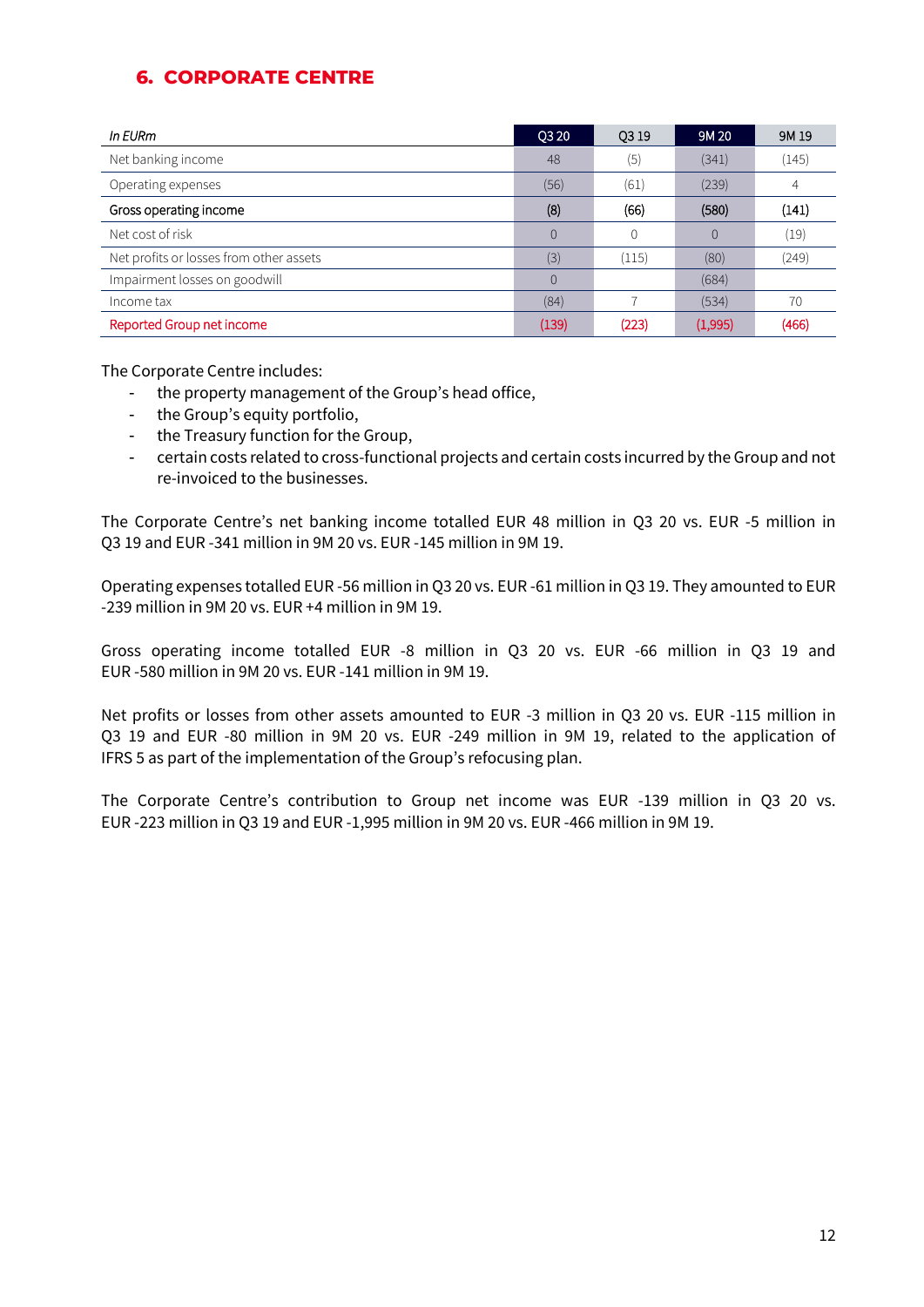## **7. CONCLUSION**

The Group posted gross operating income up +14.6%\* in Q3 20 vs. Q3 19, demonstrating its ability to rebound while at the same time improving its operating leverage. At the same time, the balance sheet has been further strengthened, with a CET1 level of 13.2% $^{(1)}$ , i.e. around 420 basis points above the regulatory requirement, giving the Group flexibility in terms of shareholders' return

The Group posted a dividend provision of EUR 0.21 per share $(2)$ .

In 2020, the Group anticipates:

- underlying operating expenses of around EUR 16.5 billion
- an expected cost of risk of around 70 basis points
- a CET1 ratio above 12.0% at end-2020 assuming full trim regulatory impact

The Group continues to develop its value proposition while working to strengthen the profitability of its businesses:

- Global Banking & Investor Solutions has demonstrated its ability to support its clients while improving its operational efficiency
- French Retail Banking is accelerating the expansion of Boursorama and entering a new phase with the study on the merger between its two networks, Societe Generale and Crédit du Nord
- International Retail Banking & Financial Services has confirmed its position as a resilient and profitable business

In particular, the Group will present the conclusion of its strategic study on the merger of Crédit du Nord and Societe Generale to the market on December  $7<sup>th</sup>$ , 2020. The Global Banking & Investor Solutions' strategy will be presented in Q1 2021.

<sup>(1)</sup> *including +19 basis points for IFRS9 phasing and pro-forma for the capital impact of the disposal of SG Finans which was finalised on October 1st , 2020 (around + 10 basis points)*

<sup>&</sup>lt;sup>(2)</sup> corresponding to 50% of underlying Group net income in 9M 20, after deducting interests on deeply subordinated notes and undated subordinated *notes*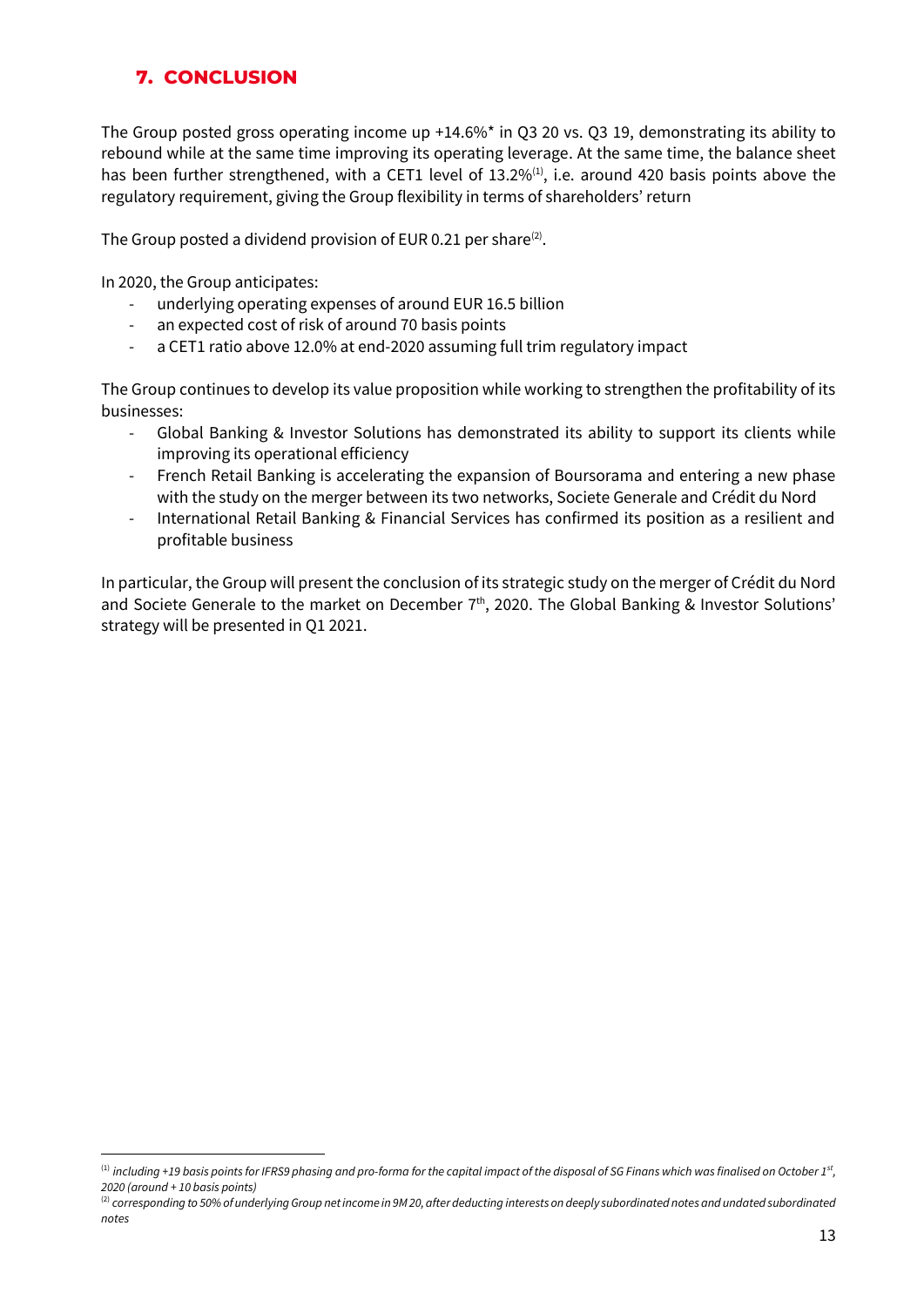## **8. 2020 FINANCIAL CALENDAR**

2020 Financial communication calendar

| February 10th, 2021             | Fourth quarter and FY 2020 results         |
|---------------------------------|--------------------------------------------|
| May 6 <sup>th</sup> , 2021      | First quarter 2021 results                 |
| August 3rd, 2021                | Second quarter and first half 2021 results |
| November 4 <sup>th</sup> , 2021 | Third quarter and nine-month 2021 results  |

**The Alternative Performance Measures, notably the notions of net banking income for the pillars, operating expenses, IFRIC 21 adjustment, (commercial) cost of risk in basis points, ROE, ROTE, RONE, net assets, tangible net assets, and the amounts serving as a basis for the different restatements carried out (in particular the transition from published data to underlying data) are presented in the methodology notes, as are the principles for the presentation of prudential ratios.** 

This document contains forward-looking statements relating to the targets and strategies of the Societe Generale Group.

These forward-looking statements are based on a series of assumptions, both general and specific, in particular the application of accounting principles and methods in accordance with IFRS (International Financial Reporting Standards) as adopted in the European Union, as well as the application of existing prudential regulations.

These forward-looking statements have also been developed from scenarios based on a number of economic assumptions in the context of a given competitive and regulatory environment. The Group may be unable to:

- anticipate all the risks, uncertainties or other factors likely to affect its business and to appraise their potential consequences;

- evaluate the extent to which the occurrence of a risk or a combination of risks could cause actual results to differ materially from those provided in this document and the related presentation.

Therefore, although Societe Generale believes that these statements are based on reasonable assumptions, these forward-looking statements are subject to numerous risks and uncertainties, in particular in the Covid-19 crisis context, including matters not yet known to it or its management or not currently considered material, and there can be no assurance that anticipated events will occur or that the objectives set out will actually be achieved. Important factors that could cause actual results to differ materially from the results anticipated in the forwardlooking statements include, among others, overall trends in general economic activity and in Societe Generale's markets in particular, regulatory and prudential changes, and the success of Societe Generale's strategic, operating and financial initiatives.

More detailed information on the potential risks that could affect Societe Generale's financial results can be found in the Universal Registration Document filed with the French Autorité des Marchés Financiers.

Investors are advised to take into account factors of uncertainty and risk likely to impact the operations of the Group when considering the information contained in such forward-looking statements. Other than as required by applicable law, Societe Generale does not undertake any obligation to update or revise any forward-looking information or statements. Unless otherwise specified, the sources for the business rankings and market positions are internal.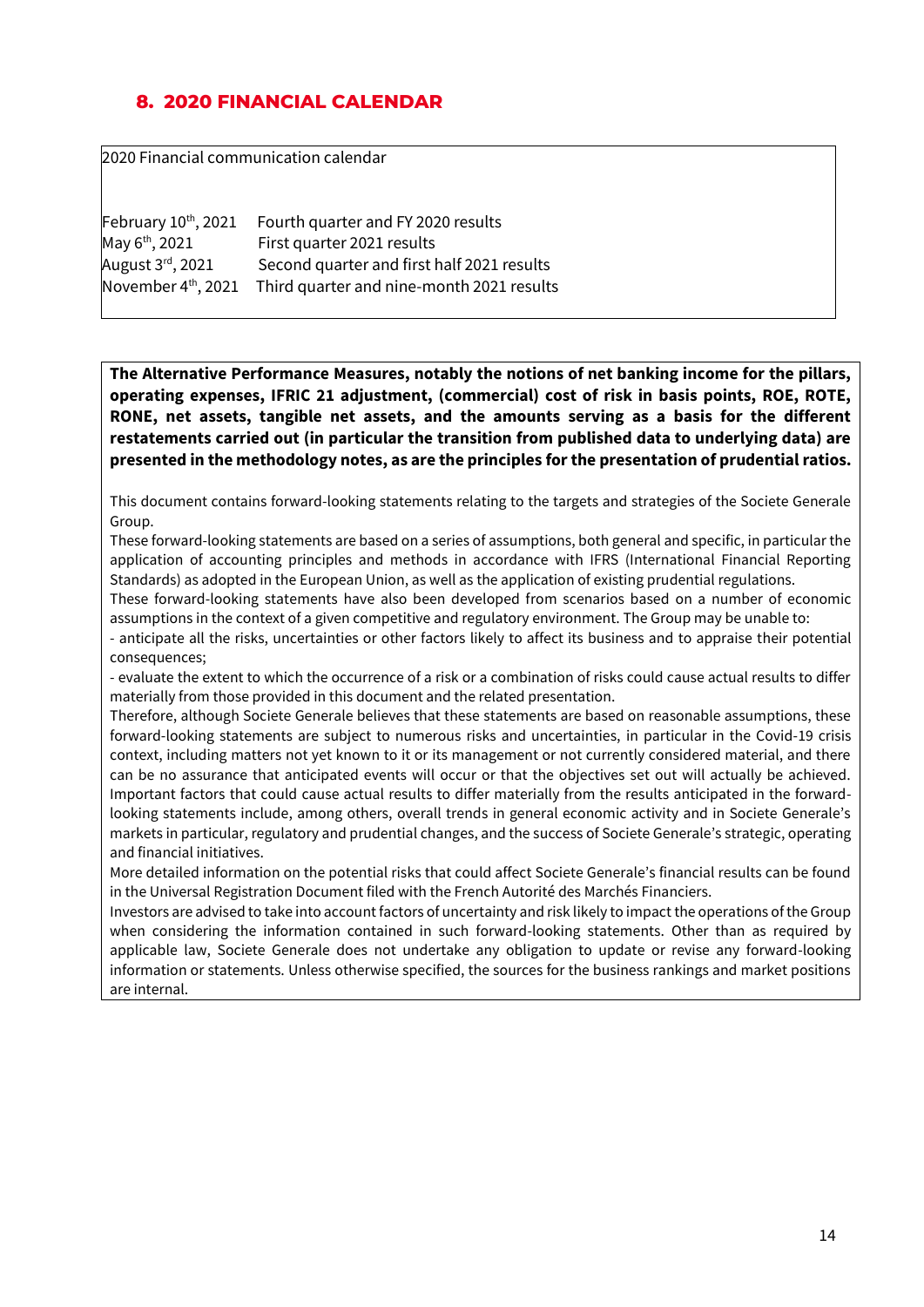## **9. APPENDIX 1: FINANCIAL DATA**

### **GROUP NET INCOME BY CORE BUSINESS**

| <b>In EURm</b>                                                | Q3 20 | 03 19 | Change   | 9M 20   | 9M 19 | Variation |
|---------------------------------------------------------------|-------|-------|----------|---------|-------|-----------|
| French Retail Banking                                         | 283   | 311   | $-9.0\%$ | 562     | 901   | $-37.6%$  |
| International Retail Banking and<br><b>Financial Services</b> | 337   | 513   | $-34.3%$ | 928     | 1,492 | $-37.8\%$ |
| Global Banking and Investor Solutions                         | 381   | 253   | 50.6%    | (223)   | 667   | n/s       |
| Core Businesses                                               | 1,001 | 1,077 | $-7.1\%$ | 1,267   | 3,060 | -58.6%    |
| Corporate Centre                                              | (139) | (223) | $+37.6%$ | (1,995) | (466) | n/s       |
| Group                                                         | 862   | 854   | $+0.9\%$ | (728)   | 2,594 | n/s       |

### **CHANGES Q3 20/Q2 20 – NET BANKING INCOME, OPERATING EXPENSES AND GROSS OPERATING INCOME**

| Net Banking Income (in EURm)                        | O <sub>3</sub> 20 | Q <sub>2</sub> 20 | Change   |                       |
|-----------------------------------------------------|-------------------|-------------------|----------|-----------------------|
| French Retail Banking                               | 1,836             | 1,754             | $+4.7\%$ | $+4.7\%$ <sup>*</sup> |
| International Retail Banking and Financial Services | 1,891             | 1,750             | $+8.1\%$ | $+9.9\%$ <sup>*</sup> |
| Global Banking and Investor Solutions               | 2,034             | 1,880             | $+8.2%$  | $+10.8\%$ *           |
| Corporate Centre                                    | 48                | (88)              | n/s      | n/s                   |
| Group                                               | 5,809             | 5,296             | 9.7%     | $11.4\%$ *            |

| Operating Expenses (in EURm)                        | <b>O3 20</b> | Q <sub>2</sub> 20 | Change   |                       |
|-----------------------------------------------------|--------------|-------------------|----------|-----------------------|
| French Retail Banking                               | (1,292)      | (1,233)           | $+4.8\%$ | $+4.8\%$ <sup>*</sup> |
| International Retail Banking and Financial Services | (999)        | (979)             | $+2.0%$  | $+3.1\%$ <sup>*</sup> |
| Global Banking and Investor Solutions               | (1,478)      | (1,570)           | $-5.9\%$ | $-4.2\%$ <sup>*</sup> |
| Corporate Centre                                    | (56)         | (78)              | $-28.2%$ | $-28.3\%$ *           |
| Group                                               | (3,825)      | (3,860)           | $-0.9\%$ | $+0.1\%$ <sup>*</sup> |

| Gross operating income (in EURm)                    | Q3 20 | O <sub>2</sub> 20 | Change   |                        |
|-----------------------------------------------------|-------|-------------------|----------|------------------------|
| French Retail Banking                               | 544   | 521               | $+4.4\%$ | $+4.4\%$ <sup>*</sup>  |
| International Retail Banking and Financial Services | 892   | 771               | $+15.7%$ | $+18.7\%$ *            |
| Global Banking and Investor Solutions               | 556   | 310               | $+79.4%$ | $+90.0\%$ <sup>*</sup> |
| Corporate Centre                                    | (8)   | (166)             | $+95.2%$ | $+95.3\%$ <sup>*</sup> |
| Group                                               | 1,984 | 1,436             | $+38.2%$ | $+42.3\%$ *            |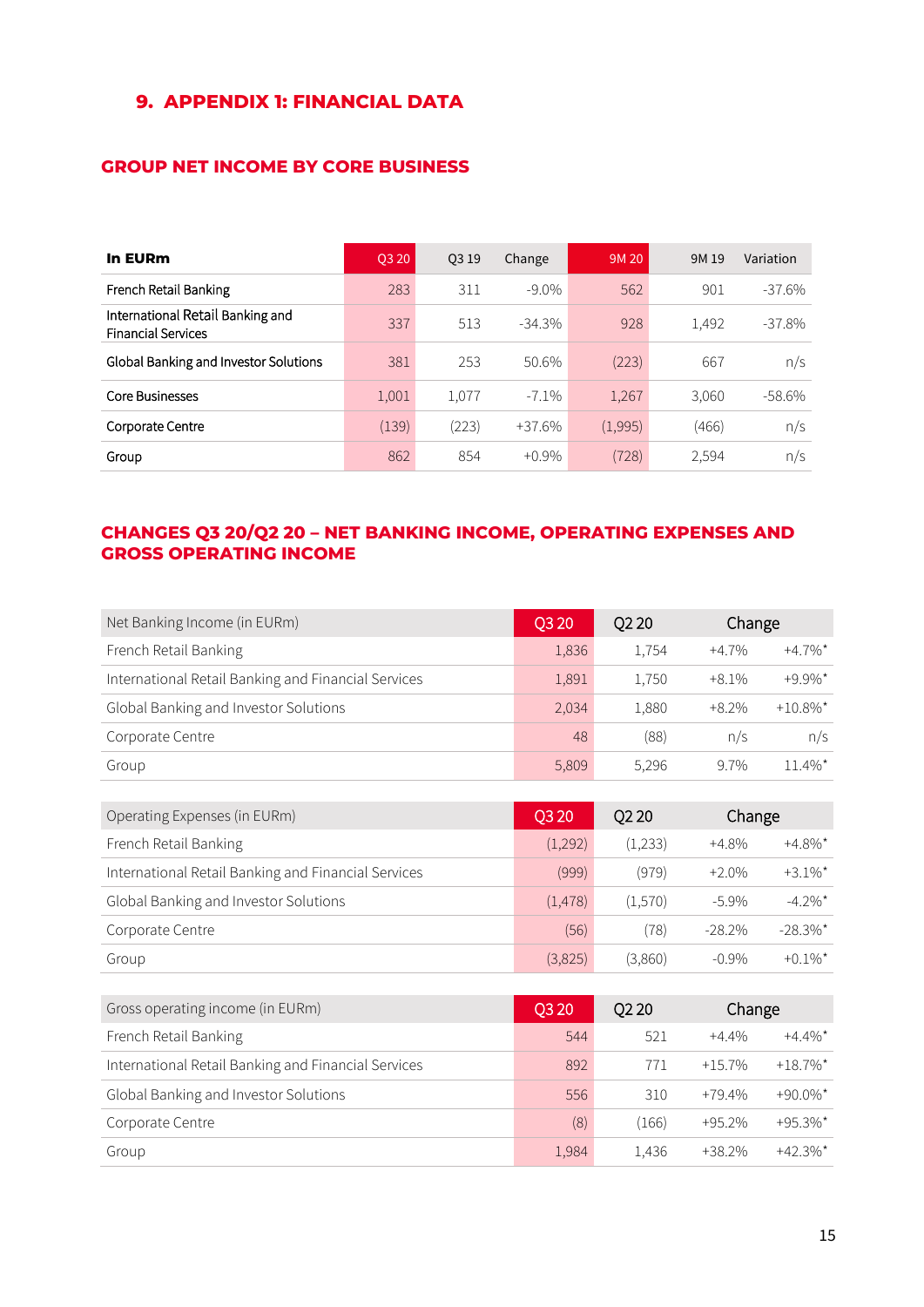### **CONSOLIDATED BALANCE SHEET**

|                                                                            | 30.09.2020 | 31.12.2019 |
|----------------------------------------------------------------------------|------------|------------|
| Cash, due from central banks                                               | 165,215    | 102,311    |
| Financial assets at fair value through profit or loss                      | 435,295    | 385,739    |
| Hedging derivatives                                                        | 21,657     | 16,837     |
| Financial assets measured at fair value through other comprehensive income | 53,511     | 53,256     |
| Securities at amortised cost                                               | 15,094     | 12,489     |
| Due from banks at amortised cost                                           | 52,119     | 56,366     |
| Customer loans at amortised cost                                           | 453,930    | 450,244    |
| Revaluation differences on portfolios hedged against interest rate risk    | 422        | 401        |
| Investment of insurance activities                                         | 164,533    | 164,938    |
| Tax assets                                                                 | 4,862      | 5,779      |
| Other assets                                                               | 68,188     | 68,045     |
| Non-current assets held for sale                                           | 3,775      | 4,507      |
| Investments accounted for using the equity method                          | 100        | 112        |
| Tangible and intangible assets                                             | 29,590     | 30,652     |
| Goodwill                                                                   | 4,046      | 4,627      |
| Total                                                                      | 1,472,337  | 1,356,303  |

|                                                                         | 30.09.2020 | 31.12.2019 |
|-------------------------------------------------------------------------|------------|------------|
| Central banks                                                           | 4,958      | 4,097      |
| Financial liabilities at fair value through profit or loss              | 411,727    | 364,129    |
| Hedging derivatives                                                     | 12,409     | 10,212     |
| Debt securities issued                                                  | 133,084    | 125,168    |
| Due to banks                                                            | 137,676    | 107,929    |
| Customer deposits                                                       | 445,226    | 418,612    |
| Revaluation differences on portfolios hedged against interest rate risk | 8,338      | 6,671      |
| <b>Tax liabilities</b>                                                  | 1,330      | 1,409      |
| Other liabilities                                                       | 90,218     | 85,062     |
| Non-current liabilities held for sale                                   | 791        | 1,333      |
| Liabilities related to insurance activities contracts                   | 141,687    | 144,259    |
| Provisions                                                              | 4,415      | 4,387      |
| Subordinated debts                                                      | 14,768     | 14,465     |
| <b>Total liabilities</b>                                                | 1,406,627  | 1,287,733  |
| <b>SHAREHOLDERS' EQUITY</b>                                             |            |            |
| Shareholders' equity, Group share                                       |            |            |
| Issued common stocks, equity instruments and capital reserves           | 30,157     | 31,102     |
| Retained earnings                                                       | 32,362     | 29,558     |
| Net income                                                              | (728)      | 3,248      |
| Sub-total                                                               | 61,791     | 63,908     |
| Unrealised or deferred capital gains and losses                         | (1,198)    | (381)      |
| Sub-total equity, Group share                                           | 60,593     | 63,527     |
| Non-controlling interests                                               | 5,117      | 5,043      |
| <b>Total equity</b>                                                     | 65,710     | 68,570     |
| Total                                                                   | 1,472,337  | 1,356,303  |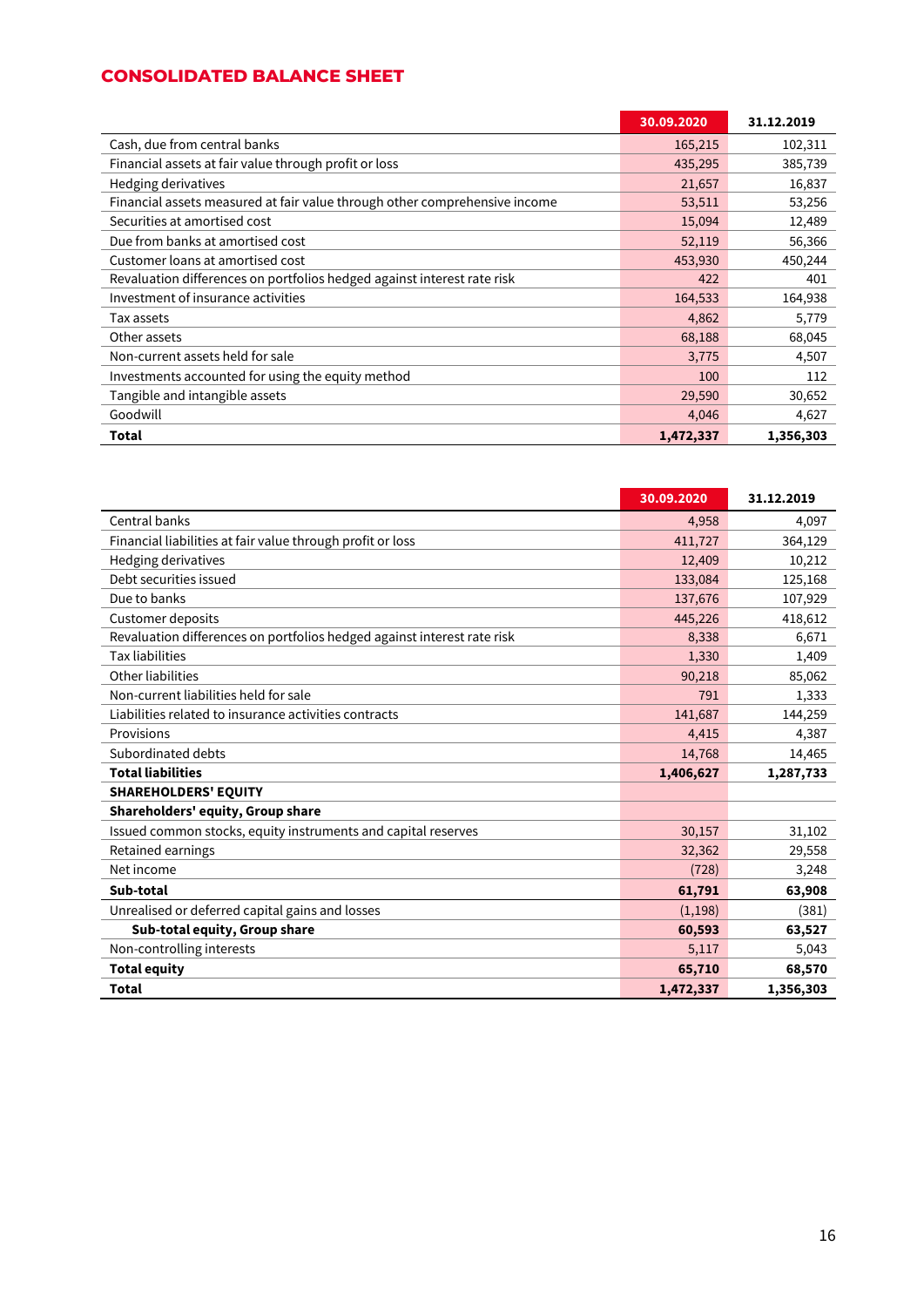### **10. APPENDIX 2: METHODOLOGY**

**1 – The financial information presented in respect of Q3 and 9M 2020 was examined by the Board of Directors on November 4th, 2020 and has been prepared in accordance with IFRS as adopted in the European Union and applicable at that date. This information has not been audited.**

#### **2 – Net banking income**

The pillars' net banking income is defined on page 43 of Societe Generale's 2020 Universal Registration Document. The terms "Revenues" or "Net Banking Income" are used interchangeably. They provide a normalised measure of each pillar's net banking income taking into account the normative capital mobilised for its activity.

#### **3 – Operating expenses**

Operating expenses correspond to the "Operating Expenses" as presented in note 8.1 to the Group's consolidated financial statements as at December 31st, 2019 (pages 423 et seq. of Societe Generale's 2020 Universal Registration Document). The term "costs" is also used to refer to Operating Expenses.

The Cost/Income Ratio is defined on page 43 of Societe Generale's 2020 Universal Registration Document.

### **4 - IFRIC 21 adjustment**

**The IFRIC 21 adjustment** corrects the result of the charges recognised in the accounts in their entirety when they are due (generating event) so as to recognise only the portion relating to the current quarter, i.e. a quarter of the total. It consists in smoothing the charge recognised accordingly over the financial year in order to provide a more economic idea of the costs actually attributable to the activity over the period analysed.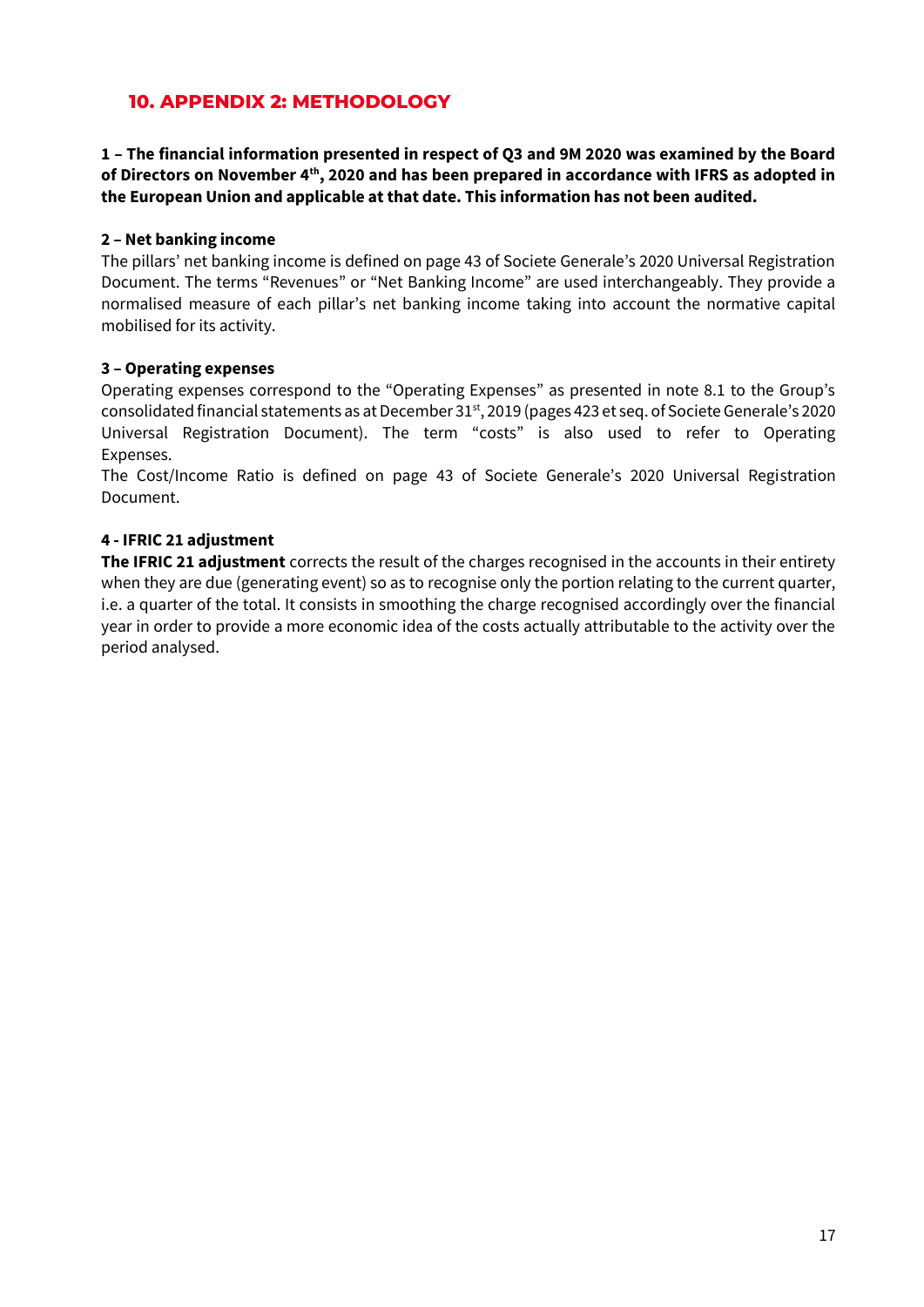#### **5 – Exceptional items – Transition from accounting data to underlying data**

It may be necessary for the Group to present underlying indicators in order to facilitate the understanding of its actual performance. The transition from published data to underlying data is obtained by restating published data for exceptional items and the IFRIC 21 adjustment.

Moreover, the Group restates the revenues and earnings of the French Retail Banking pillar for **PEL/CEL provision allocations or write-backs**. This adjustment makes it easier to identify the revenues and earnings relating to the pillar's activity, by excluding the volatile component related to commitments specific to regulated savings.

The reconciliation enabling the transition from published accounting data to underlying data is set out in the table below:

| Q3 20<br>(in EURm)           | <b>Operating</b><br><b>Expenses</b> | <b>Net</b><br>cost of<br>risk | Net profit or<br>losses from<br>other assets | Impairment<br>losses on<br>goodwill | Income<br>Tax | Group<br>net<br><i>income</i> | <b>Business</b> |
|------------------------------|-------------------------------------|-------------------------------|----------------------------------------------|-------------------------------------|---------------|-------------------------------|-----------------|
| Reported                     | (3,825)                             | (518)                         | (2)                                          |                                     | (467)         | 862                           |                 |
| $(+)$ IFRIC 21 linearisation | 177)                                |                               |                                              |                                     | 53            | (120)                         |                 |
| <b>Underlying</b>            | (4,002)                             | (518)                         | (2)                                          |                                     | (414)         | 742                           |                 |

| 9M 20<br>(in EURm)         | <b>Operating</b><br><b>Expenses</b> | <b>Net</b><br>cost of<br>risk | Net profit or<br>losses from<br>other assets | Impairment<br>losses on<br>goodwill | Income<br>Tax | Group<br>net<br>income | <b>Business</b> |
|----------------------------|-------------------------------------|-------------------------------|----------------------------------------------|-------------------------------------|---------------|------------------------|-----------------|
| Reported                   | (12, 363)                           | (2,617)                       | 82                                           | (684)                               | (1,079)       | (728)                  |                 |
| (+) IFRIC 21 linearisation | 177                                 |                               |                                              |                                     | (53)          | 120                    |                 |
| (-) Group refocusing       |                                     |                               |                                              |                                     |               |                        | Corporate       |
| $plan^*$                   |                                     |                               | (77)                                         |                                     | 0             | (77)                   | Centre          |
| (-) Goodwill               |                                     |                               |                                              |                                     |               |                        | Corporate       |
| impairment*                |                                     |                               |                                              | (684)                               | 0             | (684)                  | Centre          |
|                            |                                     |                               |                                              |                                     |               |                        | Corporate       |
| $(-)$ DTA impairment*      |                                     |                               |                                              |                                     | (650)         | (650)                  | Centre          |
| <b>Underlying</b>          | (12, 186)                           | (2,617)                       | 159                                          | 0                                   | (482)         | 803                    |                 |

| Q3 19<br>(in EURm)  | Operating<br><b>Expenses</b> | Net cost<br>of risk | Net profit or losses<br>from other assets | Group net income | <b>Business</b>  |
|---------------------|------------------------------|---------------------|-------------------------------------------|------------------|------------------|
| Reported            | (4, 165)                     | (329)               | (71)                                      | 854              |                  |
| $(+)$ IFRIC 21      |                              |                     |                                           |                  |                  |
| linearisation       | (152)                        |                     |                                           | (110)            |                  |
| (-)Group refocusing |                              |                     |                                           |                  |                  |
| plan*               |                              |                     | (113)                                     | '111             | Corporate Centre |
| <b>Underlying</b>   | (4,317)                      | (329)               | 42                                        | 855              |                  |

| 9M 19<br>(in EURm)   | <b>Operating</b><br><b>Expenses</b> | Net cost<br>of risk | Net profit or losses<br>from other assets | Group net income | <b>Business</b>    |
|----------------------|-------------------------------------|---------------------|-------------------------------------------|------------------|--------------------|
| Reported             | (13, 224)                           | (907)               | (202)                                     | 2,594            |                    |
| $(+)$ IFRIC 21       |                                     |                     |                                           |                  |                    |
| linearisation        | 152                                 |                     |                                           | 110              |                    |
| (-) Restructuring    |                                     |                     |                                           |                  | GBIS (EUR -227m) / |
| provision*           | (256)                               |                     |                                           | (192             | IBFS (EUR-29m)     |
| (-) Group refocusing |                                     |                     |                                           |                  |                    |
| $plan^*$             |                                     | (18)                | (249)                                     | (287             | Corporate Centre   |
| <b>Underlying</b>    | (12, 816)                           | (889)               | 47                                        | 3,183            |                    |
|                      |                                     |                     |                                           |                  |                    |

(\*) exceptional item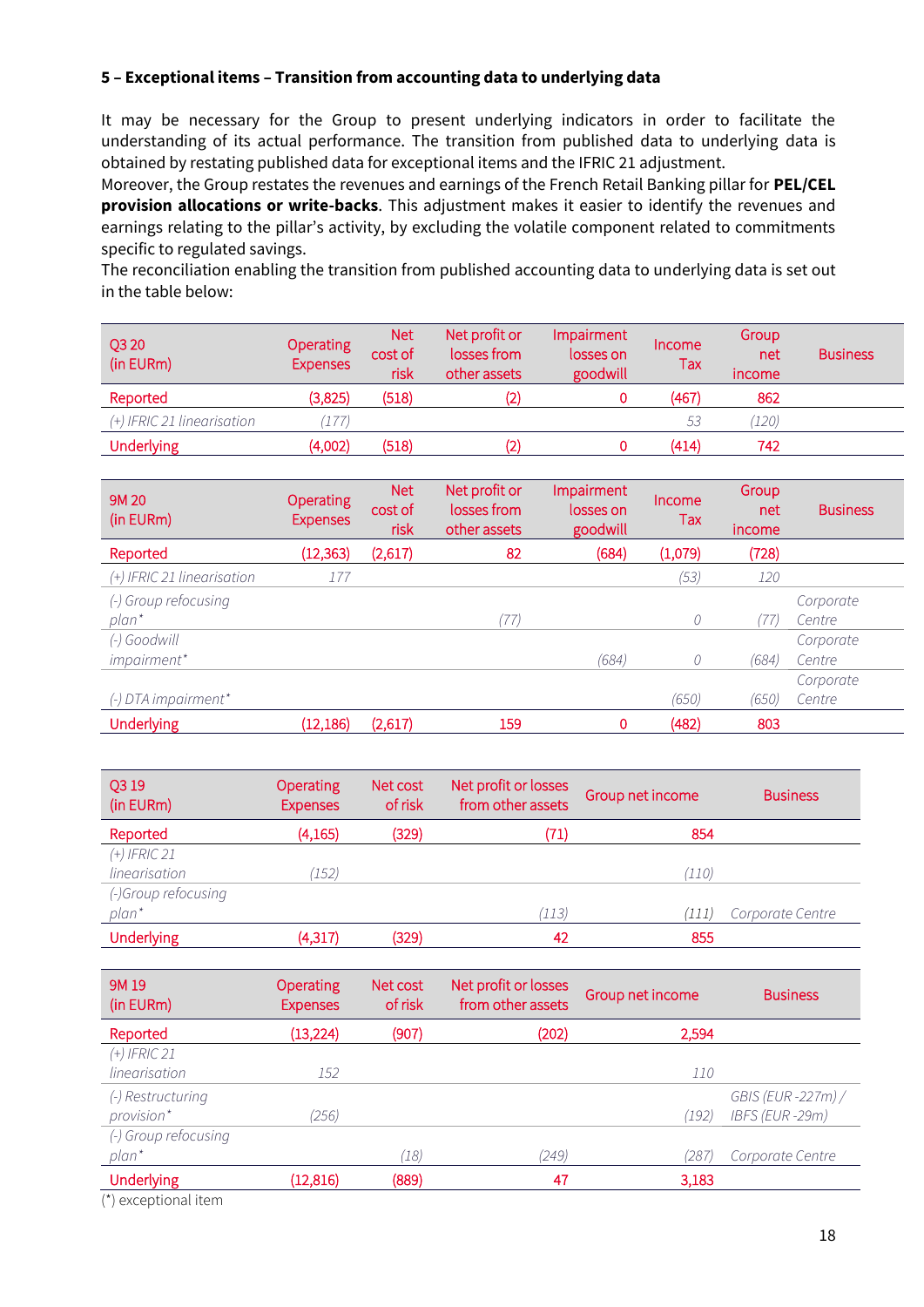### **6 - Cost of risk in basis points, coverage ratio for doubtful outstandings**

The cost of risk or commercial cost of risk is defined on pages 45 and 574 of Societe Generale's 2020 Universal Registration Document. This indicator makes it possible to assess the level of risk of each of the pillars as a percentage of balance sheet loan commitments, including operating leases.

|                                                        | $(ln$ EUR m $)$         | Q3 20    | Q319           | 9M 20    | 9M 19   |
|--------------------------------------------------------|-------------------------|----------|----------------|----------|---------|
|                                                        | Net Cost Of Risk        | 130      | 95             | 821      | 318     |
| French Retail Banking                                  | Gross loan Outstandings | 217,156  | 195,305        | 208,604  | 193,208 |
|                                                        | Cost of Risk in bp      | 24       | 19             | 52       | 22      |
|                                                        | Net Cost Of Risk        | 331      | 169            | 978      | 430     |
| International Retail Banking<br>and Financial Services | Gross loan Outstandings | 129,838  | 138,493        | 133,240  | 135,996 |
|                                                        | Cost of Risk in bp      | 102      | 49             | 98       | 42      |
|                                                        | Net Cost Of Risk        | 57       | 64             | 818      | 140     |
| Global Banking and Investor<br>Solutions               | Gross loan Outstandings | 162,429  | 160,906        | 165,389  | 163,310 |
|                                                        | Cost of Risk in bp      | 14       | 16             | 66       | 11      |
|                                                        | Net Cost Of Risk        | $\Omega$ | 1              | $\Omega$ | 19      |
| Corporate Centre                                       | Gross loan Outstandings | 12,400   | 9,944          | 10,800   | 9,299   |
|                                                        | Cost of Risk in bp      | (1)      | $\overline{2}$ |          | 27      |
| Societe Generale Group                                 | Net Cost Of Risk        | 518      | 329            | 2,617    | 907     |
|                                                        | Gross loan Outstandings | 521,822  | 504,647        | 518,033  | 501,813 |
|                                                        | Cost of Risk in bp      | 40       | 26             | 67       | 24      |

The **gross coverage ratio for doubtful outstandings** is calculated as the ratio of provisions recognised in respect of the credit risk to gross outstandings identified as in default within the meaning of the regulations, without taking account of any guarantees provided. This coverage ratio measures the maximum residual risk associated with outstandings in default ("doubtful").

### **7 - ROE, ROTE, RONE**

The notions of ROE (Return on Equity) and ROTE (Return on Tangible Equity), as well as their calculation methodology, are specified on page 45 and 46 of Societe Generale's 2020 Universal Registration Document. This measure makes it possible to assess Societe Generale's return on equity and return on tangible equity.

RONE (Return on Normative Equity) determines the return on average normative equity allocated to the Group's businesses, according to the principles presented on page 46 of Societe Generale's 2020 Universal Registration Document.

Group net income used for the ratio numerator is book Group net income adjusted for "interest net of tax payable on deeply subordinated notes and undated subordinated notes, interest paid to holders of deeply subordinated notes and undated subordinated notes, issue premium amortisations" and "unrealised gains/losses booked under shareholders' equity, excluding conversion reserves" (see methodology note No. 9). For ROTE, income is also restated for goodwill impairment.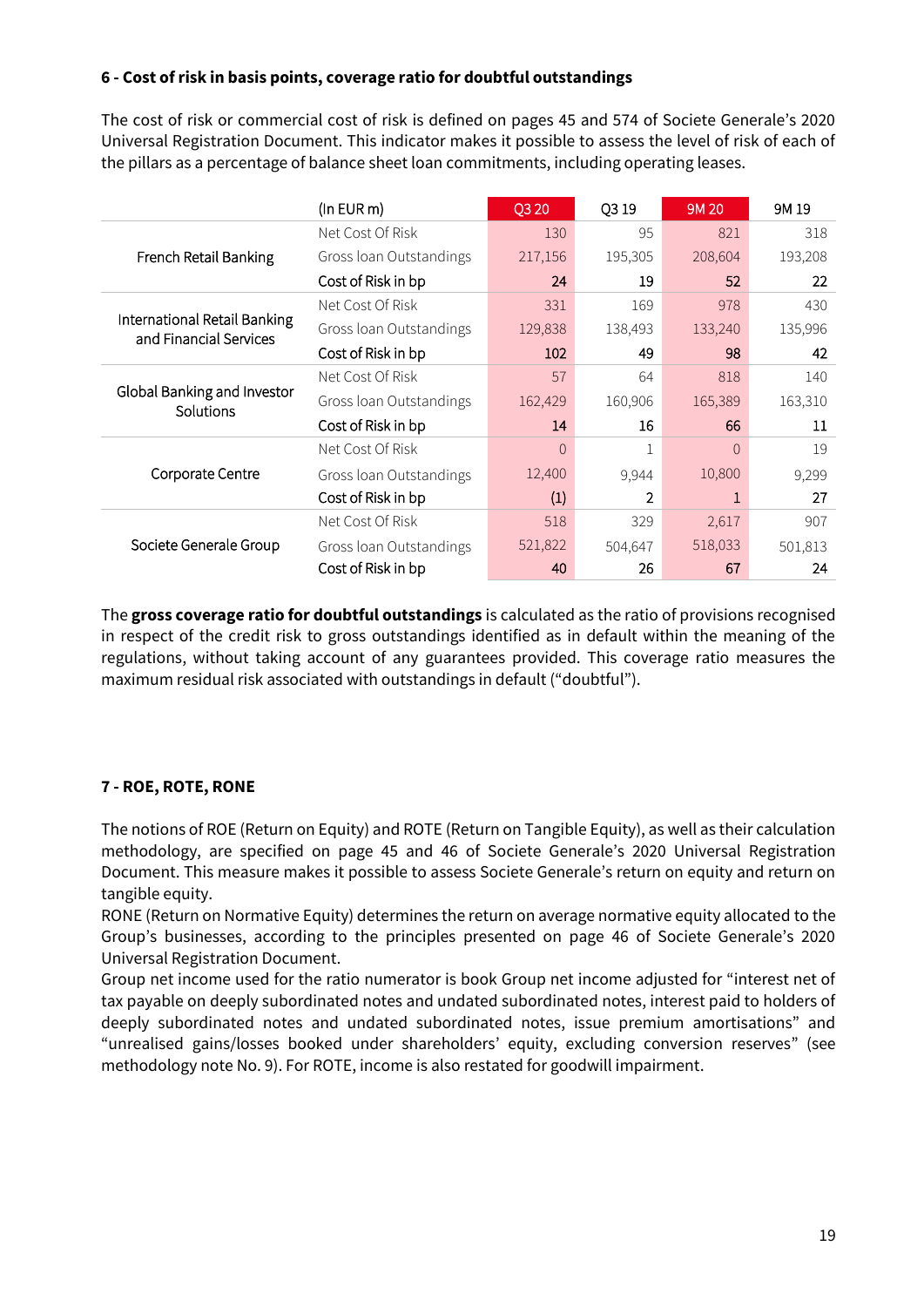Details of the corrections made to book equity in order to calculate ROE and ROTE for the period are given in the table below:

# **ROTE calculation: calculation methodology**

| End of period                                                                                                                                                   | Q3 20        | Q319     | 9M 20    | 9M 19    |
|-----------------------------------------------------------------------------------------------------------------------------------------------------------------|--------------|----------|----------|----------|
| Shareholders' equity Group share                                                                                                                                | 60,593       | 63,715   | 60,593   | 63,715   |
| Deeply subordinated notes                                                                                                                                       | (7, 873)     | (9, 739) | (7, 873) | (9, 739) |
| Undated subordinated notes                                                                                                                                      | (274)        | (290)    | (274)    | (290)    |
| Interest net of tax payable to holders of deeply<br>subordinated notes & undated subordinated notes,<br>interest paid to holders of deeply subordinated notes & |              |          |          |          |
| undated subordinated notes, issue premium                                                                                                                       |              |          |          |          |
| amortisations                                                                                                                                                   | (4)          | (16)     | (4)      | (16)     |
| OCI excluding conversion reserves                                                                                                                               | (875)        | (741)    | (875)    | (741)    |
| Dividend provision                                                                                                                                              | (178)        | (1,402)  | (178)    | (1,402)  |
| ROE equity end-of-period                                                                                                                                        | 51,389       | 51,527   | 51,389   | 51,527   |
| Average ROE equity                                                                                                                                              | 51,396       | 51,243   | 52,352   | 50,309   |
| Average Goodwill                                                                                                                                                | (3,928)      | (4, 562) | (4,253)  | (4,600)  |
| Average Intangible Assets                                                                                                                                       | (2,464)      | (2,259)  | (2,417)  | (2,215)  |
| Average ROTE equity                                                                                                                                             | 45,004       | 44,422   | 45,682   | 43,494   |
| Group net Income (a)                                                                                                                                            | 862          | 854      | (728)    | 2,594    |
| Underlying Group net income (b)                                                                                                                                 | 742          | 855      | 803      | 3,183    |
| Interest on deeply subordinated notes and undated<br>subordinated notes (c)                                                                                     | (127)        | (180)    | (447)    | (537)    |
| Cancellation of goodwill impairment (d)                                                                                                                         | $\mathsf{O}$ | 7        | 684      | 115      |
| Adjusted Group net Income (e) = $(a)+(c)+(d)$                                                                                                                   | 735          | 681      | (491)    | 2,172    |
| Adjusted Underlying Group net Income (f)=(b)+(c)                                                                                                                | 615          | 675      | 356      | 2,646    |
|                                                                                                                                                                 |              |          |          |          |
| Average ROTE equity (g)                                                                                                                                         | 45,004       | 44,422   | 45,682   | 43,494   |
| ROTE [quarter: (4*e/g), 9M: (4/3*e/g)]                                                                                                                          | 6.5%         | 6.1%     | $-1.4%$  | 6.7%     |
| Average ROTE equity (underlying) (h)                                                                                                                            | 44,884       | 44,422   | 47,213   | 43,693   |
| Underlying ROTE [quarter: (4*f/h), 9M: (4/3*f/h)]                                                                                                               | 5.5%         | 6.1%     | 1.0%     | 8.1%     |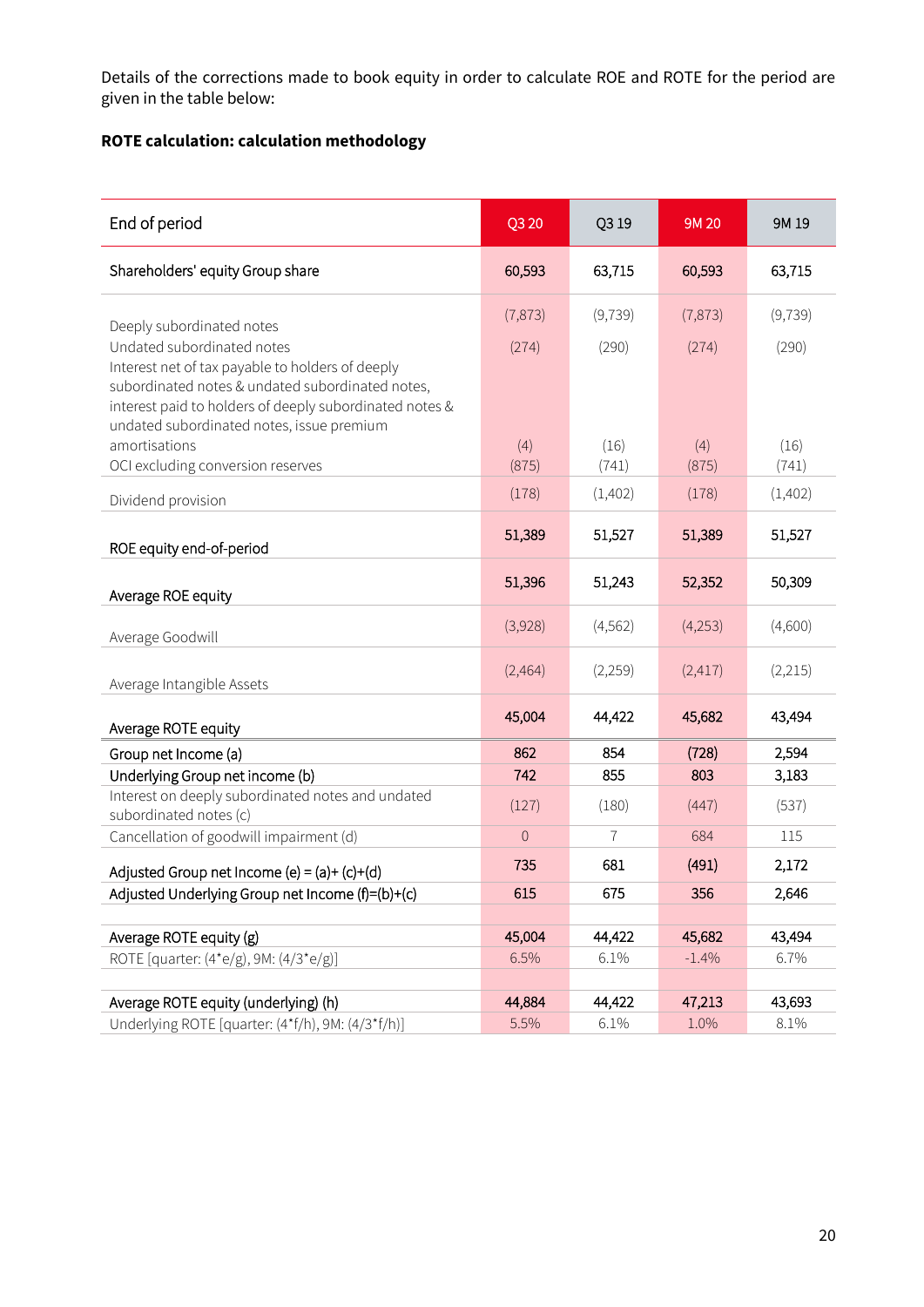#### **RONE calculation: Average capital allocated to Core Businesses (in EURm)**

| In EURm                                                       | Q3 20  | Q3 19  | Change   | 9M 20  | 9M 19  | Variation |
|---------------------------------------------------------------|--------|--------|----------|--------|--------|-----------|
| French Retail Banking                                         | 11,879 | 11,321 | $+4.9%$  | 11,507 | 11,294 | $+1,9%$   |
| International Retail Banking and<br><b>Financial Services</b> | 10,468 | 10,946 | $-4.4\%$ | 10,627 | 11,196 | $-5,1%$   |
| Global Banking and Investor Solutions                         | 14,868 | 14,739 | $+0.9\%$ | 14,306 | 15,622 | $-8,4%$   |
| <b>Core Businesses</b>                                        | 37,215 | 37,006 | $+0.6\%$ | 36,440 | 38,112 | $-4,4%$   |
| Corporate Centre                                              | 14,180 | 14,237 | $-0.4\%$ | 15,912 | 12,197 | +30,5%    |
| Group                                                         | 51,395 | 51,243 | $+0.3\%$ | 52,352 | 50,309 | $+4,1%$   |

#### **8 - Net assets and tangible net assets**

Net assets and tangible net assets are defined in the methodology, page 48 of the Group's 2020 Universal Registration Document. The items used to calculate them are presented below:

| End of period                                                                                                                                                                                                                | <b>9M20</b> | H <sub>1</sub> 20 | 2019           | 9M 19    |
|------------------------------------------------------------------------------------------------------------------------------------------------------------------------------------------------------------------------------|-------------|-------------------|----------------|----------|
| Shareholders' equity Group share                                                                                                                                                                                             | 60,593      | 60,659            | 63,527         | 63,715   |
| Deeply subordinated notes                                                                                                                                                                                                    | (7, 873)    | (8,159)           | (9,501)        | (9, 739) |
| Undated subordinated notes                                                                                                                                                                                                   | (274)       | (283)             | (283)          | (290)    |
| Interest, net of tax, payable to holders of deeply<br>subordinated notes & undated subordinated notes,<br>interest paid to holders of deeply subordinated notes &<br>undated subordinated notes, issue premium amortisations | (4)         | 20                | $\overline{4}$ | (16)     |
| Bookvalue of own shares in trading portfolio                                                                                                                                                                                 | 302         | 335               | 375            | 348      |
| Net Asset Value                                                                                                                                                                                                              | 52,744      | 52,572            | 54,122         | 54,018   |
| Goodwill                                                                                                                                                                                                                     | (3,928)     | (3,928)           | (4,510)        | (4,577)  |
| Intangible Assets                                                                                                                                                                                                            | (2,469)     | (2,458)           | (2, 362)       | (2,292)  |
| Net Tangible Asset Value                                                                                                                                                                                                     | 46,347      | 46,186            | 47,250         | 47,149   |
| Number of shares used to calculate NAPS**                                                                                                                                                                                    | 851,134     | 851,133           | 849,665        | 849,665  |
| Net Asset Value per Share                                                                                                                                                                                                    | 62.0        | 61.8              | 63.7           | 63.6     |
| Net Tangible Asset Value per Share                                                                                                                                                                                           | 54.5        | 54.3              | 55.6           | 55.5     |

*\*\* The number of shares considered is the number of ordinary shares outstanding as at September 30th, 2020, excluding treasury shares and buybacks, but including the trading shares held by the Group.* 

*In accordance with IAS 33, historical data per share prior to the date of detachment of a preferential subscription right are restated by the adjustment coefficient for the transaction.*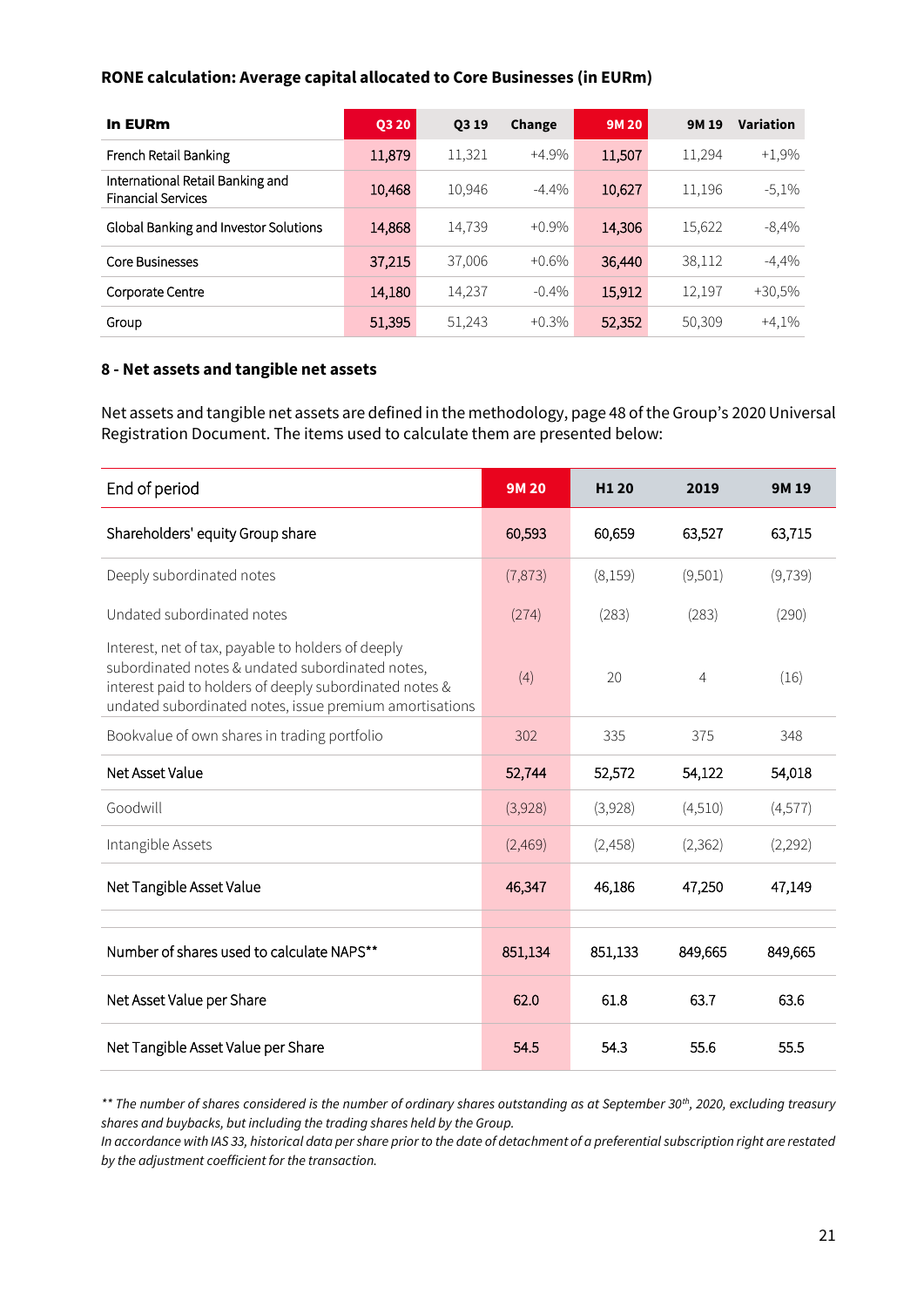#### **9 - Calculation of Earnings Per Share (EPS)**

The EPS published by Societe Generale is calculated according to the rules defined by the IAS 33 standard (see page 47 of Societe Generale's 2020 Universal Registration Document). The corrections made to Group net income in order to calculate EPS correspond to the restatements carried out for the calculation of ROE and ROTE. As specified on page 47 of Societe Generale's 2020 Universal Registration Document, the Group also publishes EPS adjusted for the impact of non-economic and exceptional items presented in methodology note No. 5 (underlying EPS).

| Average number of shares (thousands)                                             | 9M 20    | H1 20   | 2019    | 9M 19   |
|----------------------------------------------------------------------------------|----------|---------|---------|---------|
| Existing shares                                                                  | 853,371  | 853,371 | 834,062 | 829,235 |
| Deductions                                                                       |          |         |         |         |
| Shares allocated to cover stock option plans and free<br>shares awarded to staff | 2,606    | 2,728   | 4,011   | 4,087   |
| Other own shares and treasury shares                                             |          |         | 149     | 187     |
| Number of shares used to calculate EPS**                                         | 850,766  | 850,643 | 829,902 | 824,961 |
| Group net Income                                                                 | (728)    | (1,590) | 3,248   | 2,594   |
| Interest on deeply subordinated notes and undated<br>subordinated notes          | (447)    | (320)   | (715)   | (537)   |
| Capital gain net of tax on partial buybacks                                      |          |         |         |         |
| Adjusted Group net income                                                        | (1, 175) | (1,910) | 2,533   | 2,057   |
| EPS (in EUR)                                                                     | (1.38)   | (2.25)  | 3.05    | 2.49    |
| Underlying EPS* (in EUR)                                                         | 0.42     | (0.38)  | 4.03    | 3.21    |

The calculation of Earnings Per Share is described in the following table:

*(\*) Excluding exceptional items and including linearisation of the IFRIC 21 effect.* 

*(\*\*) The number of shares considered is the number of ordinary shares outstanding as at September 30th, 2020, excluding treasury shares and buybacks, but including the trading shares held by the Group.* 

**10 - The Societe Generale Group's Common Equity Tier 1 capital** is calculated in accordance with applicable CRR/CRD4 rules. The fully-loaded solvency ratios are presented pro forma for current earnings, net of dividends, for the current financial year, unless specified otherwise. When there is reference to phased-in ratios, these do not include the earnings for the current financial year, unless specified otherwise. The leverage ratio is calculated according to applicable CRR/CRD4 rules including the provisions of the delegated act of October 2014.